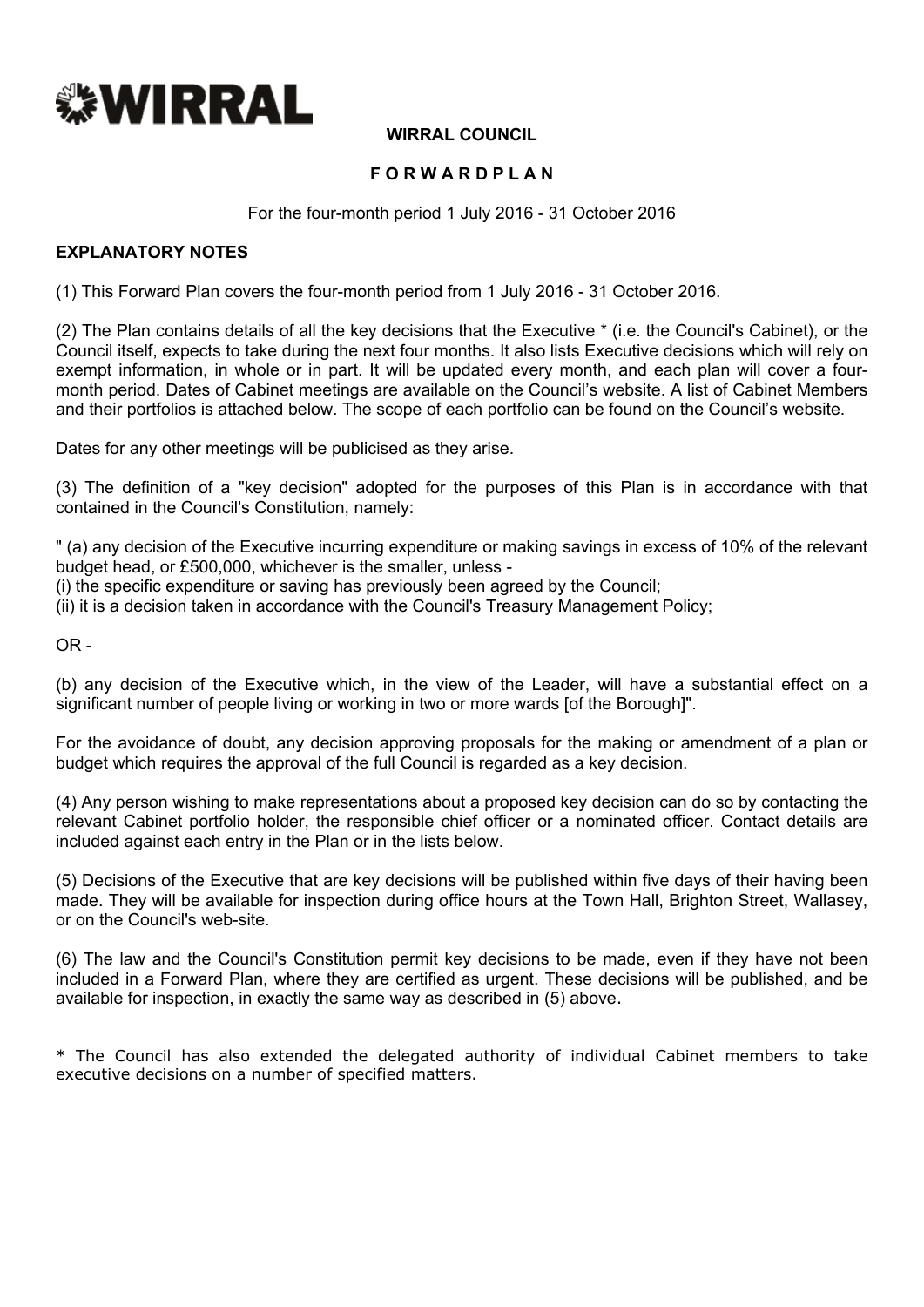# **CABINET MEMBERS AND THEIR PORTFOLIOS**

The Cabinet Portfolios and Portfolio holders for 2016/17 are as follows:

- Councillor Phil Davies Leader of the Council
- 
- Councillor Chris Jones Adult Social Care
- 
- Councillor Bernie Mooney **Environment**
- 
- 
- Councillor Stuart Whittingham Highways and Infrastructure
- Councillor Janette Williamson Public Health
- - Strategic Economic Development, Finance and **Devolution**
- Councillor George Davies Deputy Leader of the Council,
	- Housing and Community Safety
	-
	- Councillor Ann McLachlan Transformation, Leisure and Culture
		-
- Councillor Matthew Patrick Community Engagement and Communications
- Councillor Tony Smith Children and Family Services
	-
	-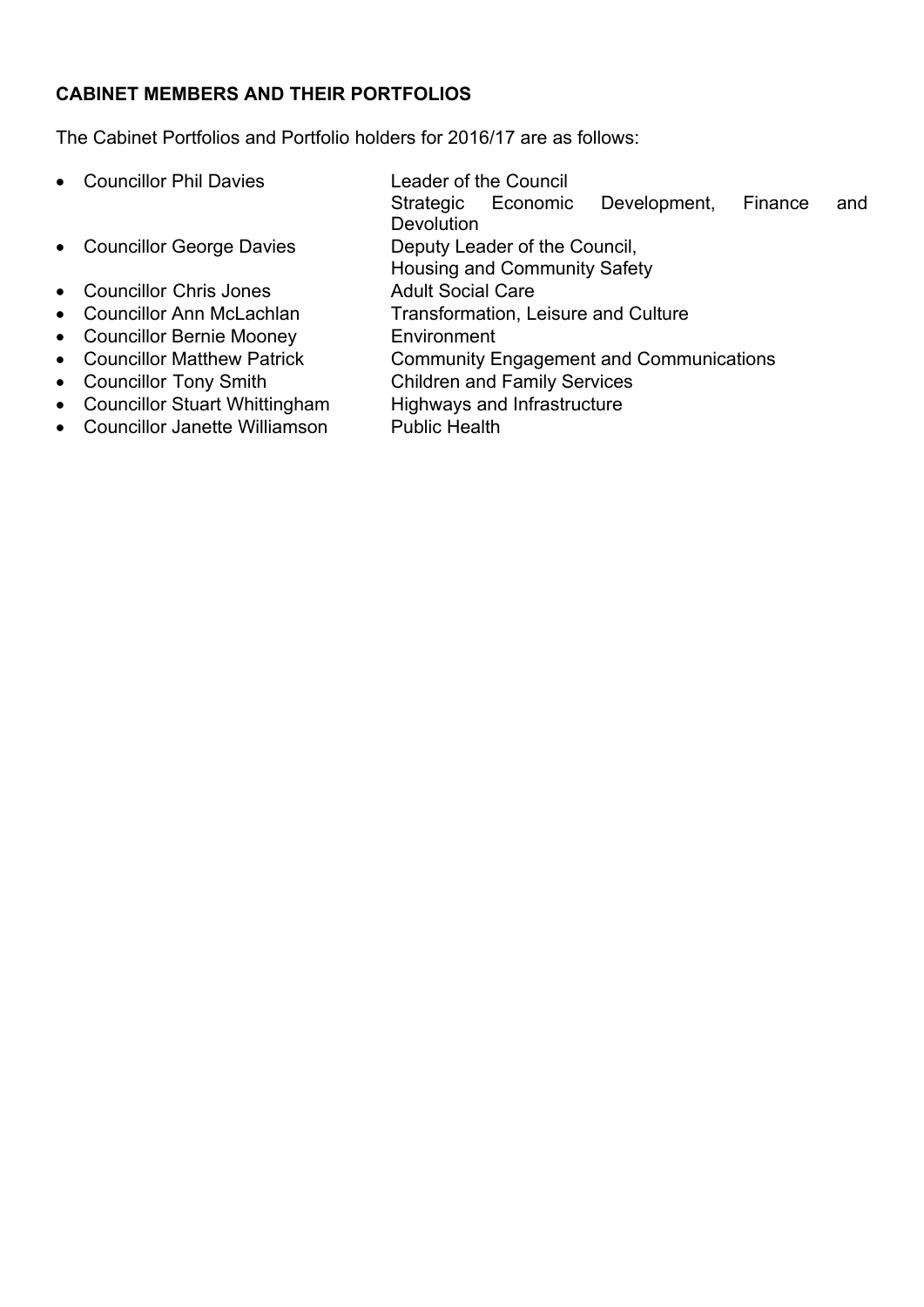# **WIRRAL COUNCIL – CHIEF OFFICERS**

#### *CHIEF EXECUTIVE*

Eric Robinson Town Hall, Brighton Street, Wallasey, Wirral CH44 8ED Tel: (switchboard) 606 2000; (direct) 0151-691 8589 [ericrobinson@wirral.gov.uk](mailto:ericrobinson@wirral.gov.uk)

# *STRATEGIC DIRECTOR: FAMILIES AND WELLBEING*

Clare Fish Town Hall, Brighton Street, Wallasey, Wirral CH44 8ED Tel: (switchboard) 606 2000; (direct) 0151-691 8306 [clarefish@wirral.gov.uk](mailto:clarefish@wirral.gov.uk)

#### *STRATEGIC DIRECTOR: TRANSFORMATION AND RESOURCES*

Joe Blott Town Hall, Brighton Street, Wallasey, Wirral CH44 8ED Tel: (switchboard) 606 2000; (direct) 691 8001 [joeblott@wirral.gov.uk](mailto:joeblott@wirral.gov.uk)

#### *DIRECTOR OF ADULT SOCIAL SERVICES*

Graham Hodkinson Social Services Headquarters, PO Box 351, Birkenhead, Wirral CH25 9EF Tel: (switchboard) 606 2000; (direct) 666 3650 [grahamhodkinson@wirral.gov.uk](mailto:grahamhodkinson@wirral.gov.uk)

# *DIRECTOR OF CHILDREN'S SERVICES*

Julia Hassall Hamilton Building, Conway Street, Birkenhead, Wirral CH41 4FD Tel: (switchboard) 606 2000; (direct) 666 4288 [juliahassall@wirral.gov.uk](mailto:juliahassall@wirral.gov.uk)

# *DIRECTOR OF PUBLIC HEALTH,/ HEAD OF POLICY AND PERFORMANCE*

Fiona Johnstone Town Hall, Brighton Street, Wallasey, Wirral CH44 8ED Tel: (switchboard) 606 2000; (direct) 691 8210 [fionajohnstone@wirral.gov.uk](mailto:fiona.johnstone@wirral.nhs.uk)

# *HEAD OF FINANCIAL SERVICES / ACTING SECTION 151 OFFICER*

Tom Sault PO Box No 2, Treasury Building, Cleveland Street, Birkenhead, Wirral CH41 6BU Tel: (switchboard) 606 2000; (direct) 666 3407 [tomsault@wirral.gov.uk](mailto:viviennequayle@wirral.gov.uk)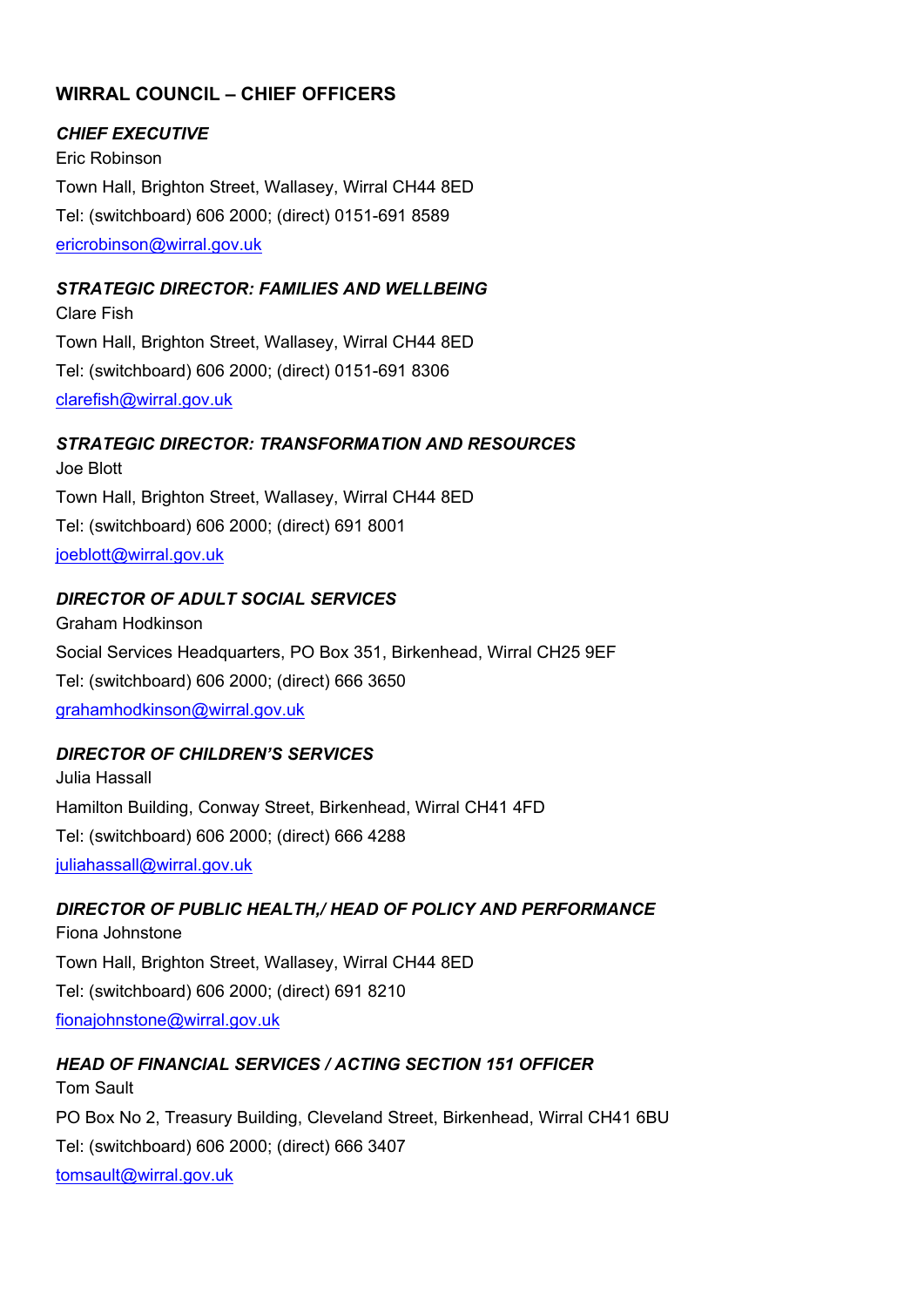# **WIRRAL COUNCIL**

# **F O R W A R D P L A N**

# For the four-month period 1 July 2016 - 31 October 2016

| <b>Proposed decision</b>                                     | <b>Description</b>                                                                                                                                        | <b>Decision</b><br><b>Taker</b>                                                                             | <b>Expected date of</b><br>decision      | <b>Details of</b><br>exempt<br>information                                                                                                                                                                                                          | How to make<br>representations to the<br>decision Taker                                                                                                                                                                                                     | <b>Documents to</b><br>be considered<br>by the Decision<br><b>Taker</b> |
|--------------------------------------------------------------|-----------------------------------------------------------------------------------------------------------------------------------------------------------|-------------------------------------------------------------------------------------------------------------|------------------------------------------|-----------------------------------------------------------------------------------------------------------------------------------------------------------------------------------------------------------------------------------------------------|-------------------------------------------------------------------------------------------------------------------------------------------------------------------------------------------------------------------------------------------------------------|-------------------------------------------------------------------------|
| Application for<br><b>Financial Assistance</b><br><b>Key</b> | From time to time<br>the Council is<br>asked to provide<br>financial assistance<br>to companies to<br>create or safeguard<br>employment<br>opportunities. | Leader of the<br>Council -<br>Strategic<br>Economic<br>Development<br>Finance and<br>Devolution,<br>Cabinet | Between July<br>2016 and October<br>2016 | <b>Exempt</b><br>Due to<br>commercially<br>sensitive<br>information<br>3<br><b>Information</b><br>relating to the<br>financial or<br>business affairs<br>of any particular<br>person<br>(including the<br>authority<br>holding that<br>information) | Leader of the Council -<br><b>Strategic Economic</b><br>Development, Finance<br>and Devolution<br>(Councillor Phil Davies)<br>phildavies@wirral.gov.uk<br>Strategic Investment and<br>Partnerships Manager<br>alanevans@wirral.gov.uk<br>Tel: 0151 691 8426 |                                                                         |
| <b>Enterprise Zone</b><br><b>Key</b>                         | Decisions required<br>on the<br>implementation<br>stages of the<br><b>Mersey Waters</b><br><b>Enterprise Zone</b>                                         | Leader of the<br>Council -<br>Strategic<br>Economic<br>Development<br>Finance and<br>Devolution,<br>Cabinet | Between July<br>2016 and October<br>2016 | <b>Exempt</b><br><b>Exempt due to</b><br>commercially<br>sensitive<br>information<br>3<br><b>Information</b><br>relating to the<br>financial or<br>business affairs                                                                                 | Leader of the Council -<br><b>Strategic Economic</b><br>Development, Finance<br>and Devolution<br>(Councillor Phil Davies)<br>phildavies@wirral.gov.uk<br>Strategic Investment and<br>Partnerships Manager<br>alanevans@wirral.gov.uk                       |                                                                         |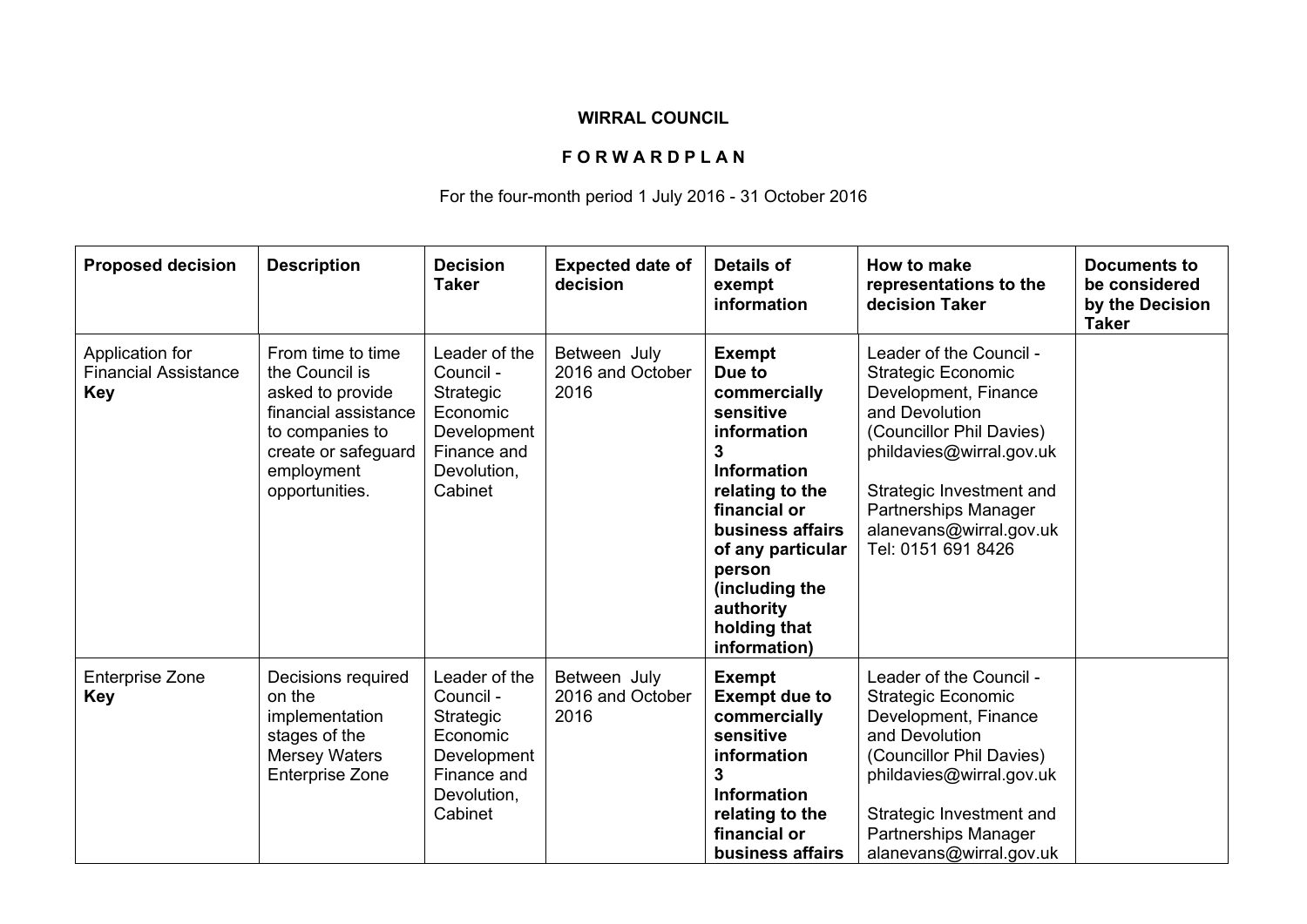| <b>Proposed decision</b>                                                               | <b>Description</b>                                                       | <b>Decision</b><br><b>Taker</b>                                                                             | <b>Expected date of</b><br>decision      | <b>Details of</b><br>exempt<br>information                                                                                                                                                                                                                     | How to make<br>representations to the<br>decision Taker                                                                                                                                                                                                     | <b>Documents to</b><br>be considered<br>by the Decision<br><b>Taker</b> |
|----------------------------------------------------------------------------------------|--------------------------------------------------------------------------|-------------------------------------------------------------------------------------------------------------|------------------------------------------|----------------------------------------------------------------------------------------------------------------------------------------------------------------------------------------------------------------------------------------------------------------|-------------------------------------------------------------------------------------------------------------------------------------------------------------------------------------------------------------------------------------------------------------|-------------------------------------------------------------------------|
|                                                                                        |                                                                          |                                                                                                             |                                          | of any particular<br>person<br>(including the<br>authority<br>holding that<br>information)                                                                                                                                                                     | Tel: 0151 691 8426                                                                                                                                                                                                                                          |                                                                         |
| <b>Wirral Waters</b><br><b>Enterprise Zone</b><br><b>Investment Fund</b><br><b>Key</b> | To consider<br>investment<br>proposals for the<br><b>Enterprise Zone</b> | Cabinet.<br>Leader of the<br>Council -<br>Strategic<br>Economic<br>Development<br>Finance and<br>Devolution | Between July<br>2016 and October<br>2016 | <b>Exempt</b><br>Due to<br>commercially<br>sensitive<br>information<br>$\mathbf{3}$<br><b>Information</b><br>relating to the<br>financial or<br>business affairs<br>of any particular<br>person<br>(including the<br>authority<br>holding that<br>information) | Leader of the Council -<br><b>Strategic Economic</b><br>Development, Finance<br>and Devolution<br>(Councillor Phil Davies)<br>phildavies@wirral.gov.uk<br>Strategic Investment and<br>Partnerships Manager<br>alanevans@wirral.gov.uk<br>Tel: 0151 691 8426 |                                                                         |
| Merseyside<br>Connected -<br><b>Broadband Delivery</b><br>UK (BDUK)<br><b>Key</b>      | Report progress<br>and future delivery<br>timescales.                    | Cabinet                                                                                                     | Between July<br>2016 and October<br>2016 |                                                                                                                                                                                                                                                                | Cabinet Member -<br>Highways and<br>Infrastructure (Councillor<br>Stuart Whittingham)<br>stuartwhittingham@wirral.<br>gov.uk<br><b>Head of Regeneration</b><br>davidball@wirral.gov.uk<br>Tel: 0151 691 8395                                                |                                                                         |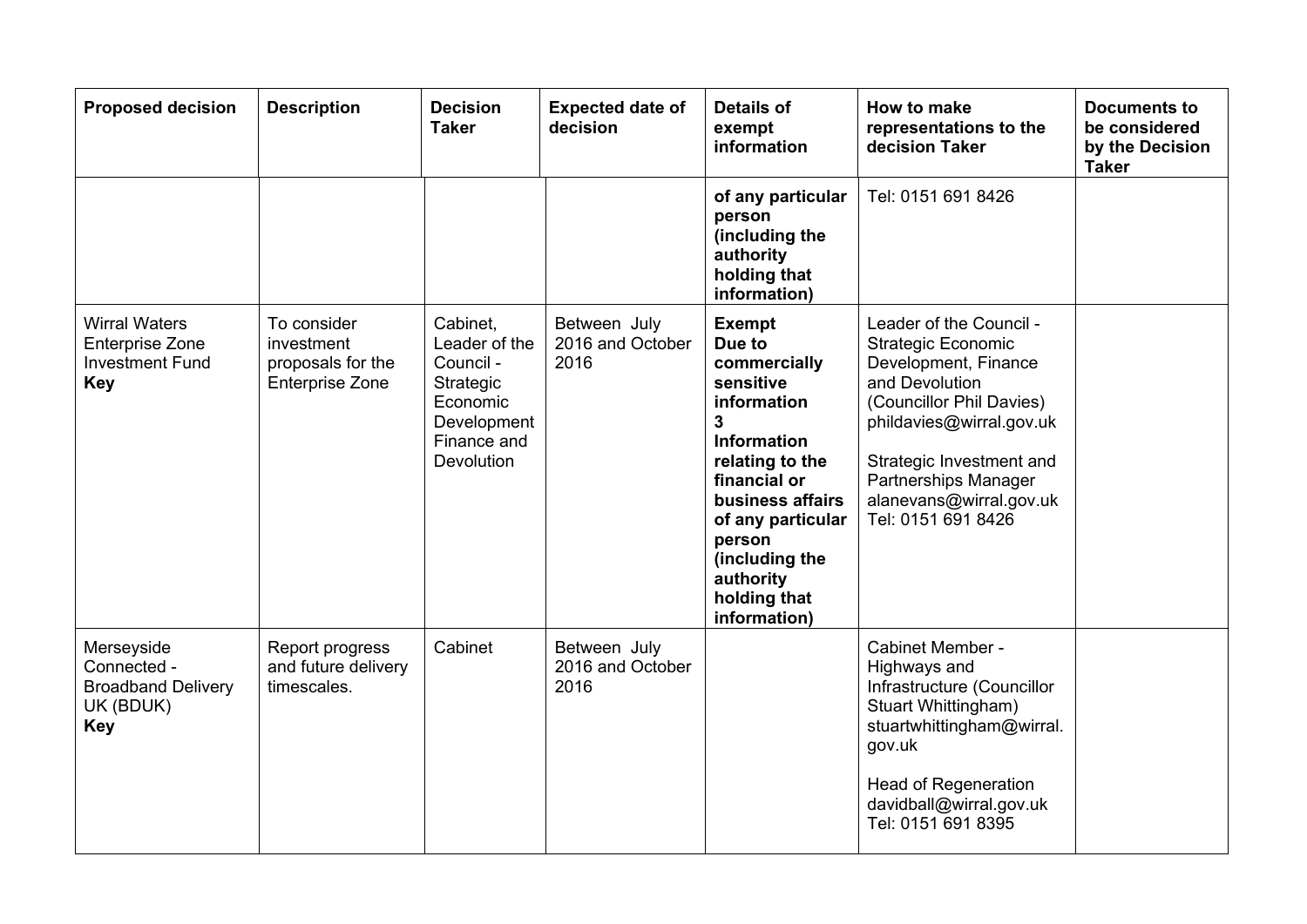| <b>Proposed decision</b>                                    | <b>Description</b>                                                                                                                                                                                                | <b>Decision</b><br><b>Taker</b>                                                                                  | <b>Expected date of</b><br>decision      | <b>Details of</b><br>exempt<br>information                                                                                                                                                                                                                     | How to make<br>representations to the<br>decision Taker                                                                                                                                                                                                     | <b>Documents to</b><br>be considered<br>by the Decision<br><b>Taker</b> |
|-------------------------------------------------------------|-------------------------------------------------------------------------------------------------------------------------------------------------------------------------------------------------------------------|------------------------------------------------------------------------------------------------------------------|------------------------------------------|----------------------------------------------------------------------------------------------------------------------------------------------------------------------------------------------------------------------------------------------------------------|-------------------------------------------------------------------------------------------------------------------------------------------------------------------------------------------------------------------------------------------------------------|-------------------------------------------------------------------------|
| <b>Local Enterprise</b><br>Partnership Update<br><b>Key</b> | <b>Consult Members</b><br>on strategic<br>initiatives such as<br>the development of<br>an LCR Investment<br>Framework, Local<br>Growth Plan, EU<br><b>Investment Plan</b><br>and EU new<br>programme 2014-<br>20. | Cabinet,<br>Leader of the<br>Council -<br>Strategic<br>Economic<br>Development<br>Finance and<br>Devolution      | Between July<br>2016 and October<br>2016 |                                                                                                                                                                                                                                                                | Leader of the Council -<br><b>Strategic Economic</b><br>Development, Finance<br>and Devolution<br>(Councillor Phil Davies)<br>phildavies@wirral.gov.uk<br>Strategic Investment and<br>Partnerships Manager<br>alanevans@wirral.gov.uk<br>Tel: 0151 691 8426 |                                                                         |
| <b>Birkenhead Town</b><br>Centre Masterplan<br><b>Key</b>   | Approval of the<br>Masterplan for<br><b>Birkenhead Town</b><br>Centre and<br>confirmation of<br>next steps                                                                                                        | Leader of the<br>Council -<br>Strategic<br>Economic<br>Development<br>, Finance<br>and<br>Devolution,<br>Cabinet | Between July<br>2016 and October<br>2016 | <b>Exempt</b><br>Due to<br>commercially<br>sensitive<br>information<br>$\mathbf{3}$<br><b>Information</b><br>relating to the<br>financial or<br>business affairs<br>of any particular<br>person<br>(including the<br>authority<br>holding that<br>information) | Leader of the Council -<br><b>Strategic Economic</b><br>Development, Finance<br>and Devolution<br>(Councillor Phil Davies)<br>phildavies@wirral.gov.uk<br><b>Head of Regeneration</b><br>davidball@wirral.gov.uk<br>Tel: 0151 691 8395                      |                                                                         |
| <b>Hoylake Golf Resort</b><br><b>Key</b>                    | A priority for the<br>Borough which will<br>require approval in<br>respect of land<br>assembly and<br>associated legal                                                                                            | Cabinet                                                                                                          | Between July<br>2016 and October<br>2016 | <b>Exempt</b><br>Due to<br>commercially<br>sensitive<br>information<br>$\mathbf{3}$                                                                                                                                                                            | Leader of the Council -<br>Strategic Economic<br>Development, Finance<br>and Devolution<br>(Councillor Phil Davies)<br>phildavies@wirral.gov.uk                                                                                                             |                                                                         |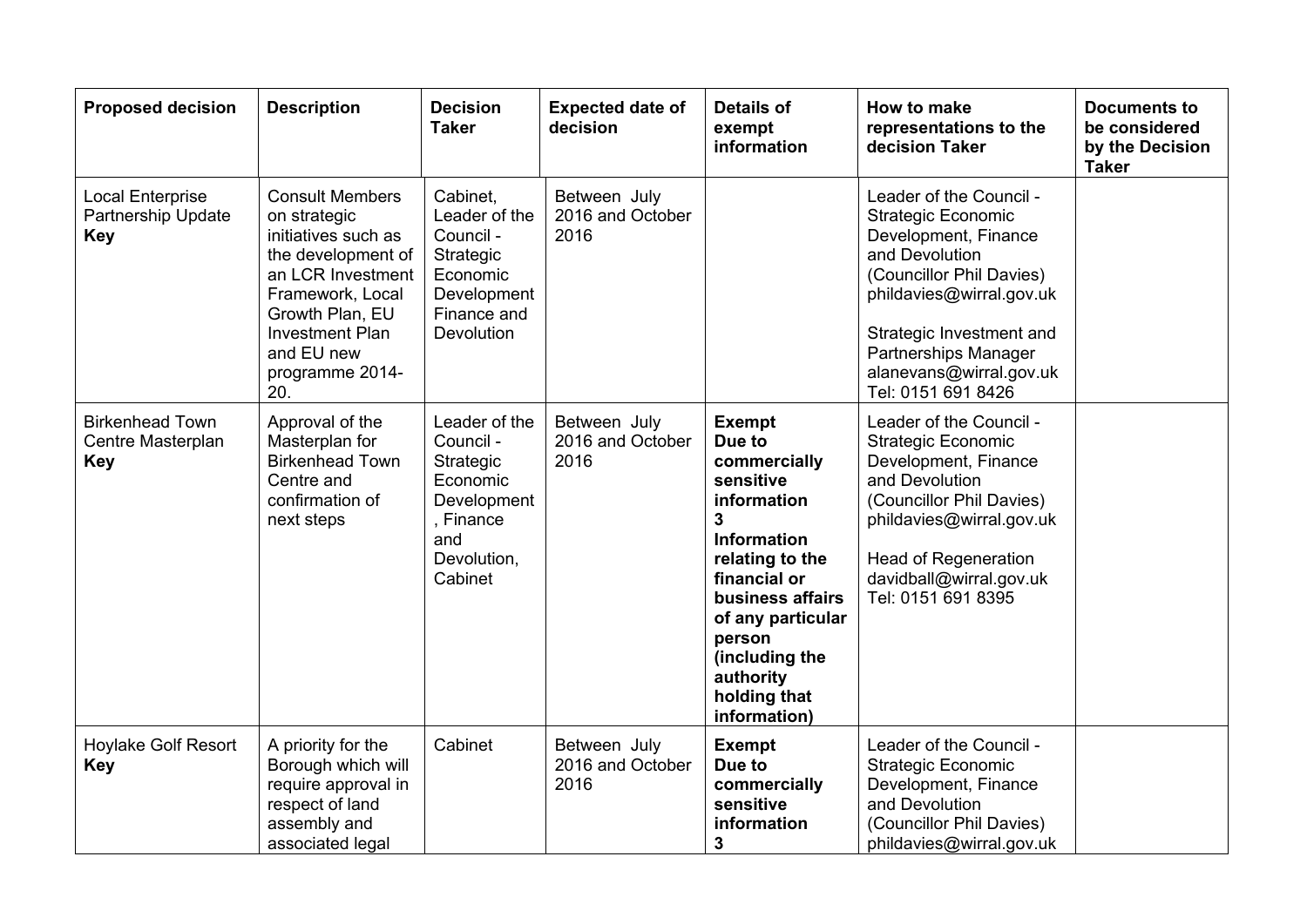| <b>Proposed decision</b>                                                                               | <b>Description</b>                                                                                                                         | <b>Decision</b><br><b>Taker</b>                                                                             | <b>Expected date of</b><br>decision      | <b>Details of</b><br>exempt<br>information                                                                                                                                                                                                          | How to make<br>representations to the<br>decision Taker                                                                                                                                                                                                     | <b>Documents to</b><br>be considered<br>by the Decision<br><b>Taker</b> |
|--------------------------------------------------------------------------------------------------------|--------------------------------------------------------------------------------------------------------------------------------------------|-------------------------------------------------------------------------------------------------------------|------------------------------------------|-----------------------------------------------------------------------------------------------------------------------------------------------------------------------------------------------------------------------------------------------------|-------------------------------------------------------------------------------------------------------------------------------------------------------------------------------------------------------------------------------------------------------------|-------------------------------------------------------------------------|
|                                                                                                        | issues.                                                                                                                                    |                                                                                                             |                                          | <b>Information</b><br>relating to the<br>financial or<br>business affairs<br>of any particular<br>person<br>(including the<br>authority<br>holding that<br>information)                                                                             | <b>Head of Regeneration</b><br>davidball@wirral.gov.uk<br>Tel: 0151 691 8395                                                                                                                                                                                |                                                                         |
| <b>Business Support</b><br><b>Key</b>                                                                  | <b>Strategic business</b><br>support and<br>partnership issues<br>including support to<br>SMEs and the<br>development of<br>new approaches | Cabinet.<br>Leader of the<br>Council -<br>Strategic<br>Economic<br>Development<br>Finance and<br>Devolution | Between July<br>2016 and October<br>2016 | <b>Exempt</b><br>Due to<br>commercially<br>sensitive<br>information<br>3<br><b>Information</b><br>relating to the<br>financial or<br>business affairs<br>of any particular<br>person<br>(including the<br>authority<br>holding that<br>information) | Leader of the Council -<br><b>Strategic Economic</b><br>Development, Finance<br>and Devolution<br>(Councillor Phil Davies)<br>phildavies@wirral.gov.uk<br>Strategic Investment and<br>Partnerships Manager<br>alanevans@wirral.gov.uk<br>Tel: 0151 691 8426 |                                                                         |
| Compulsory<br>Purchase Order for<br>Land Lying to the<br>South of Spital Road,<br>Spital<br><b>Key</b> | Request to<br>endorse the use of<br>Compulsory<br>Purchase Order<br>powers for the<br>acquisition of the<br>land, for extending            | Cabinet                                                                                                     | Between July<br>2016 and October<br>2016 | <b>Part Exempt</b><br>May contain<br>exempt<br>appendices due<br>to commercially<br>sensitive<br>information                                                                                                                                        | Leader of the Council -<br><b>Strategic Economic</b><br>Development, Finance<br>and Devolution<br>(Councillor Phil Davies)<br>phildavies@wirral.gov.uk                                                                                                      |                                                                         |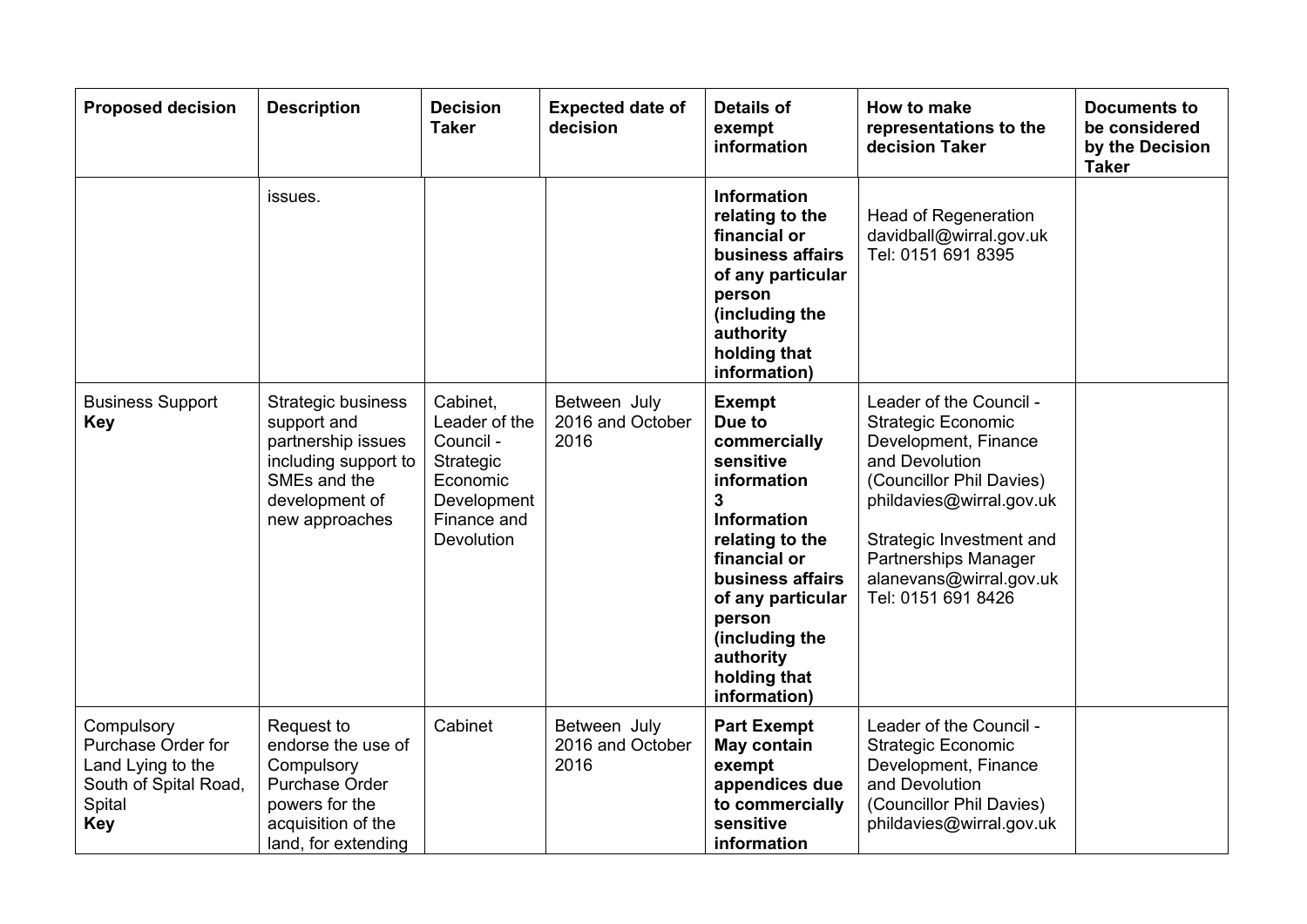| <b>Proposed decision</b>                                                                   | <b>Description</b>                                                                                                                                                                                                           | <b>Decision</b><br><b>Taker</b>                                                                                  | <b>Expected date of</b><br>decision      | <b>Details of</b><br>exempt<br>information                                                                                                                                                                                                                                                                | How to make<br>representations to the<br>decision Taker                                                                                                                                                                                                     | <b>Documents to</b><br>be considered<br>by the Decision<br><b>Taker</b>  |
|--------------------------------------------------------------------------------------------|------------------------------------------------------------------------------------------------------------------------------------------------------------------------------------------------------------------------------|------------------------------------------------------------------------------------------------------------------|------------------------------------------|-----------------------------------------------------------------------------------------------------------------------------------------------------------------------------------------------------------------------------------------------------------------------------------------------------------|-------------------------------------------------------------------------------------------------------------------------------------------------------------------------------------------------------------------------------------------------------------|--------------------------------------------------------------------------|
|                                                                                            | the park and ride<br>facilities at Spital<br>Railway Station,<br>under the Town<br>and Country<br>Planning Act 1990,<br>should negotiations<br>to acquire by<br>agreement be<br>unsuccessful.                                |                                                                                                                  |                                          | 3<br><b>Information</b><br>relating to the<br>financial or<br>business affairs<br>of any particular<br>person<br>(including the<br>authority<br>holding that<br>information)                                                                                                                              | <b>Head of Regeneration</b><br>davidball@wirral.gov.uk<br>Tel: 0151 691 8395                                                                                                                                                                                |                                                                          |
| European Structural<br>and Investment<br>Funds (ESIF)<br><b>Key</b>                        | To provide an<br>update on the<br>European<br>Structural and<br><b>Investment Funds</b><br>Programme for<br>England (2014-<br>2020), including<br>relevant approval<br>to accept ESIF and<br>commission<br>relevant activity | Leader of the<br>Council -<br>Strategic<br>Economic<br>Development<br>, Finance<br>and<br>Devolution,<br>Cabinet | Between July<br>2016 and October<br>2016 | <b>Part Exempt</b><br>May contain<br>exempt<br>appendices due<br>to commercially<br>sensitive<br>information<br>$\overline{3}$<br><b>Information</b><br>relating to the<br>financial or<br>business affairs<br>of any particular<br>person<br>(including the<br>authority<br>holding that<br>information) | Leader of the Council -<br><b>Strategic Economic</b><br>Development, Finance<br>and Devolution<br>(Councillor Phil Davies)<br>phildavies@wirral.gov.uk<br>Strategic Investment and<br>Partnerships Manager<br>alanevans@wirral.gov.uk<br>Tel: 0151 691 8426 |                                                                          |
| <b>Core Strategy Local</b><br>Plan - Wirral Retail &<br>Leisure Study Update<br><b>Key</b> | Approval of revised<br>evidence on the<br>health of existing<br>centres and the                                                                                                                                              | Cabinet                                                                                                          | <b>July 2016</b>                         | <b>Part Exempt</b><br><b>Appendices</b><br>may contain<br>commercially                                                                                                                                                                                                                                    | Leader of the Council -<br><b>Strategic Economic</b><br>Development, Finance<br>and Devolution                                                                                                                                                              | <b>Core Strategy</b><br>Local Plan -<br>Wirral Retail &<br>Leisure Study |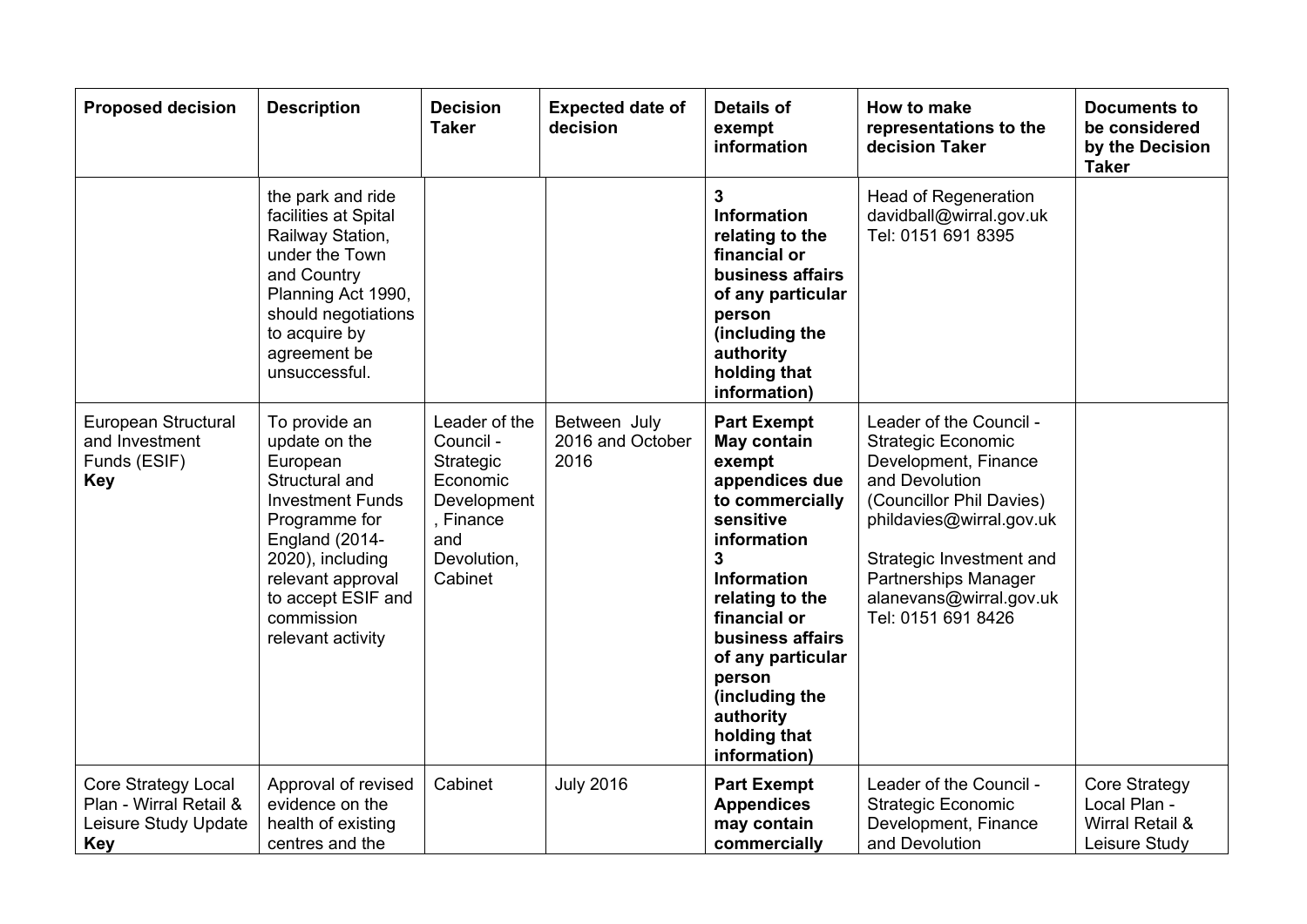| <b>Proposed decision</b>                                                                                   | <b>Description</b>                                                                                                                                           | <b>Decision</b><br><b>Taker</b> | <b>Expected date of</b><br>decision | <b>Details of</b><br>exempt<br>information                                                                                                                                                                                                 | How to make<br>representations to the<br>decision Taker                                                                                                                                                                                              | <b>Documents to</b><br>be considered<br>by the Decision<br><b>Taker</b>                     |
|------------------------------------------------------------------------------------------------------------|--------------------------------------------------------------------------------------------------------------------------------------------------------------|---------------------------------|-------------------------------------|--------------------------------------------------------------------------------------------------------------------------------------------------------------------------------------------------------------------------------------------|------------------------------------------------------------------------------------------------------------------------------------------------------------------------------------------------------------------------------------------------------|---------------------------------------------------------------------------------------------|
|                                                                                                            | capacity for<br>additional retail and<br>leisure<br>development as a<br>material<br>consideration for<br>planning<br>applications and<br>planning policy.    |                                 |                                     | confidential<br>information<br>related to third<br>parties<br>3<br><b>Information</b><br>relating to the<br>financial or<br>business affairs<br>of any particular<br>person<br>(including the<br>authority<br>holding that<br>information) | (Councillor Phil Davies)<br>phildavies@wirral.gov.uk<br><b>Assistant Chief Executive</b><br>davidarmstrong@wirral.g<br>ov.uk<br>Tel: 0151 666 4300                                                                                                   | Update                                                                                      |
| Core Strategy Local<br>Plan - Strategic<br><b>Housing Market</b><br><b>Assessment Update</b><br><b>Key</b> | Approval of up-to-<br>date assessment of<br>housing needs and<br>policy responses<br>arising, for<br>inclusion in the<br><b>Core Strategy</b><br>Local Plan. | Cabinet                         | <b>July 2016</b>                    | Open                                                                                                                                                                                                                                       | Leader of the Council -<br><b>Strategic Economic</b><br>Development, Finance<br>and Devolution<br>(Councillor Phil Davies)<br>phildavies@wirral.gov.uk<br><b>Assistant Chief Executive</b><br>davidarmstrong@wirral.g<br>ov.uk<br>Tel: 0151 666 4300 | Core Strategy<br>Local Plan -<br>Strategic<br><b>Housing Market</b><br>Assessment<br>Update |
| <b>Local Wildlife Sites</b><br><b>Key</b>                                                                  | Approval of revised<br>site selection<br>criteria, terms of<br>reference and<br>procedure for site<br>selection                                              | Cabinet                         | <b>July 2016</b>                    |                                                                                                                                                                                                                                            | Leader of the Council -<br><b>Strategic Economic</b><br>Development, Finance<br>and Devolution<br>(Councillor Phil Davies)<br>phildavies@wirral.gov.uk                                                                                               |                                                                                             |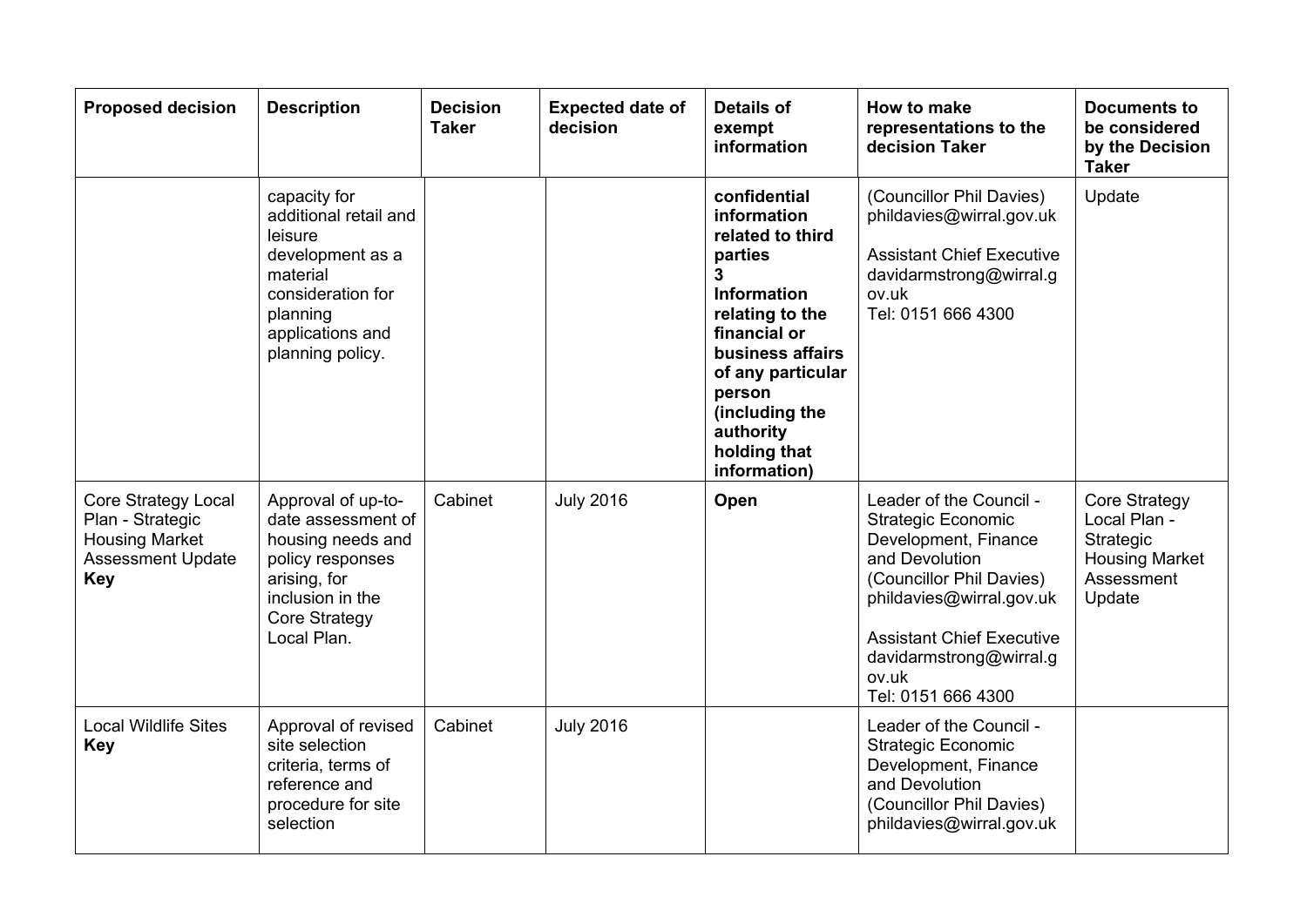| <b>Proposed decision</b>                                                 | <b>Description</b>                                                                                                                                                                                                                                   | <b>Decision</b><br><b>Taker</b>                                                                                  | <b>Expected date of</b><br>decision     | <b>Details of</b><br>exempt<br>information                                                                                                                                                                                                                       | How to make<br>representations to the<br>decision Taker                                                                                                                                                                                                                               | <b>Documents to</b><br>be considered<br>by the Decision<br><b>Taker</b> |
|--------------------------------------------------------------------------|------------------------------------------------------------------------------------------------------------------------------------------------------------------------------------------------------------------------------------------------------|------------------------------------------------------------------------------------------------------------------|-----------------------------------------|------------------------------------------------------------------------------------------------------------------------------------------------------------------------------------------------------------------------------------------------------------------|---------------------------------------------------------------------------------------------------------------------------------------------------------------------------------------------------------------------------------------------------------------------------------------|-------------------------------------------------------------------------|
|                                                                          |                                                                                                                                                                                                                                                      |                                                                                                                  |                                         |                                                                                                                                                                                                                                                                  | <b>Head of Regeneration</b><br>davidball@wirral.gov.uk<br>Tel: 0151 691 8395                                                                                                                                                                                                          |                                                                         |
| Application for<br><b>National Non</b><br>Domestic Rate Relief           | From time to time<br>an organisation or<br>body that may<br>qualify for<br>Discretionary<br>Rates Relief to<br>reduce their liability<br>for paying Rates<br>will apply to the<br>Council for such<br>support which<br>requires a formal<br>decision | Leader of the<br>Council -<br>Strategic<br>Economic<br>Development<br>, Finance<br>and<br>Devolution,<br>Cabinet | Between July<br>2016 and August<br>2016 | <b>Exempt</b><br>Due to<br>commercially<br>sensitive<br>information<br>$\overline{3}$<br><b>Information</b><br>relating to the<br>financial or<br>business affairs<br>of any particular<br>person<br>(including the<br>authority<br>holding that<br>information) | Leader of the Council -<br><b>Strategic Economic</b><br>Development, Finance<br>and Devolution<br>(Councillor Phil Davies)<br>phildavies@wirral.gov.uk<br><b>Strategic Director:</b><br><b>Transformation and</b><br><b>Resources</b><br>joeblott@wirral.gov.uk<br>Tel: 0151 691 8001 |                                                                         |
| Smoke and Carbon<br>Monoxide (England)<br>Regulations 2015<br><b>Key</b> | Implementation of<br>the new regulations<br>in Wirral                                                                                                                                                                                                | Cabinet,<br>Cabinet<br>Member -<br>Housing and<br>Community<br>Safety                                            | <b>July 2016</b>                        |                                                                                                                                                                                                                                                                  | Cabinet Member -<br>Housing and Community<br>Safety (Councillor George<br>Davies)<br>georgedavies@wirral.gov.<br>uk<br>Head of Housing and<br><b>Community Safety</b><br>ianplatt@wirral.gov.uk<br>Tel: 0151 691 8395                                                                 |                                                                         |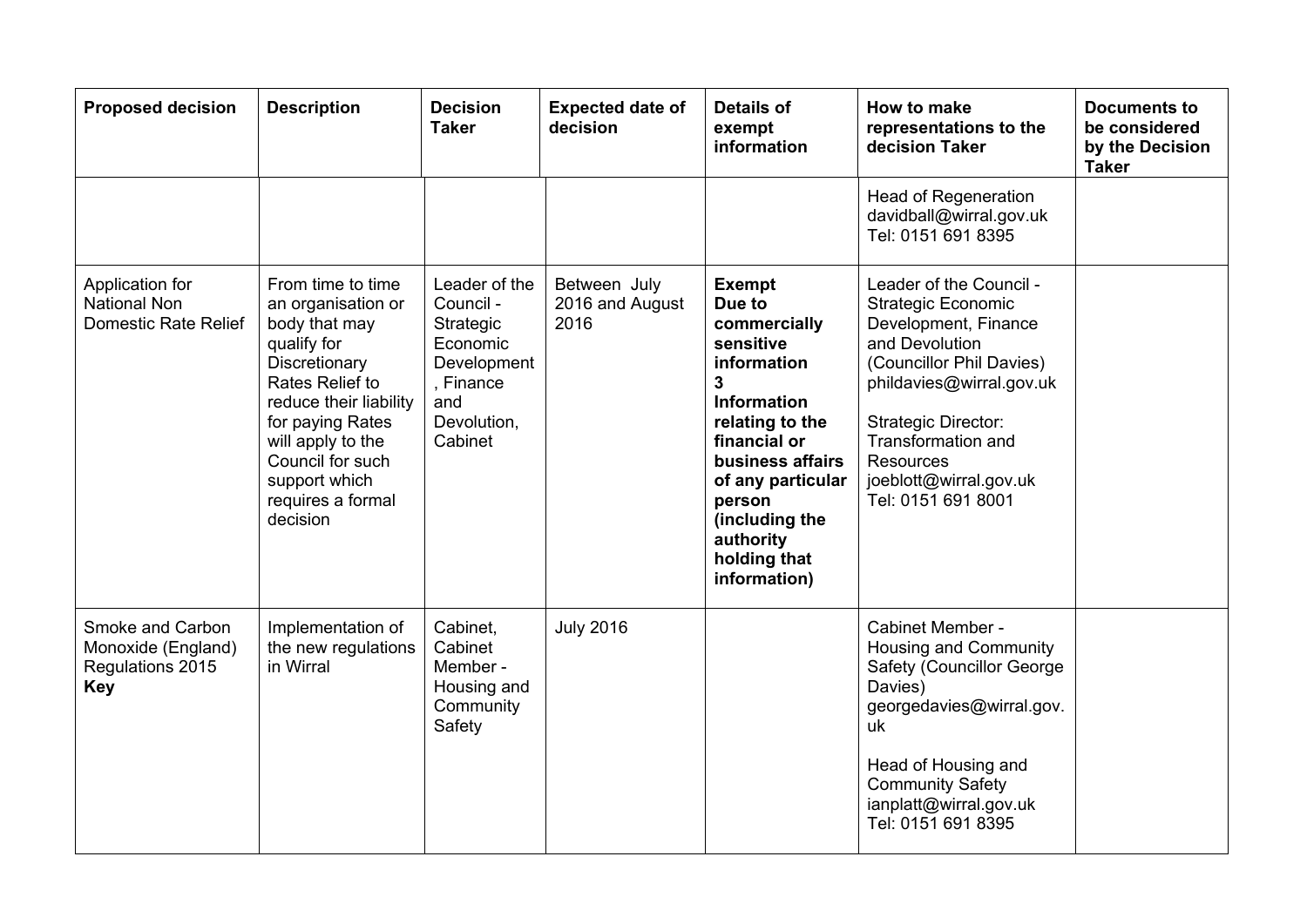| <b>Proposed decision</b>                                                                             | <b>Description</b>                                                                                       | <b>Decision</b><br><b>Taker</b>                                       | <b>Expected date of</b><br>decision | <b>Details of</b><br>exempt<br>information | How to make<br>representations to the<br>decision Taker                                                                                                                                                 | <b>Documents to</b><br>be considered<br>by the Decision<br><b>Taker</b> |
|------------------------------------------------------------------------------------------------------|----------------------------------------------------------------------------------------------------------|-----------------------------------------------------------------------|-------------------------------------|--------------------------------------------|---------------------------------------------------------------------------------------------------------------------------------------------------------------------------------------------------------|-------------------------------------------------------------------------|
| <b>Old Market House</b><br><b>Key</b>                                                                | Lease terms                                                                                              | Cabinet<br>Member -<br>Housing and<br>Community<br>Safety,<br>Cabinet | <b>July 2016</b>                    |                                            | Cabinet Member -<br>Housing and Community<br><b>Safety (Councillor George)</b><br>Davies)<br>georgedavies@wirral.gov.<br>uk                                                                             |                                                                         |
|                                                                                                      |                                                                                                          |                                                                       |                                     |                                            | <b>Assistant Chief Executive</b><br>davidarmstrong@wirral.g<br>ov.uk<br>Tel: 0151 666 4300                                                                                                              |                                                                         |
| Wirral Plan: A 2020<br>Vision - Underpinning<br><b>Strategies: Housing</b><br>Strategy<br><b>Key</b> |                                                                                                          | Cabinet                                                               | <b>July 2016</b>                    |                                            | Cabinet Member -<br>Housing and Community<br><b>Safety (Councillor George)</b><br>Davies)<br>georgedavies@wirral.gov.<br>uk<br>Head of Housing and<br><b>Community Safety</b><br>ianplatt@wirral.gov.uk |                                                                         |
|                                                                                                      |                                                                                                          |                                                                       |                                     |                                            | Tel: 0151 691 8395                                                                                                                                                                                      |                                                                         |
| <b>Public Health Grant</b><br>Commissioning<br>Intentions 2016/17<br><b>Key</b>                      | The paper will<br>outline the<br>commissioning<br>intentions for<br>2016/17 against<br>the Public Health | Cabinet                                                               | <b>July 2016</b>                    |                                            | <b>Cabinet Member - Public</b><br>Health (Councillor Janette<br>Williamson)<br>janettewilliamson@wirral.<br>gov.uk                                                                                      |                                                                         |
|                                                                                                      | Grant                                                                                                    |                                                                       |                                     |                                            | Director of Public Health,<br>Policy and Performance<br>fionajohnstone@wirral.go<br>v.uk<br>Tel: 0151 691 8210                                                                                          |                                                                         |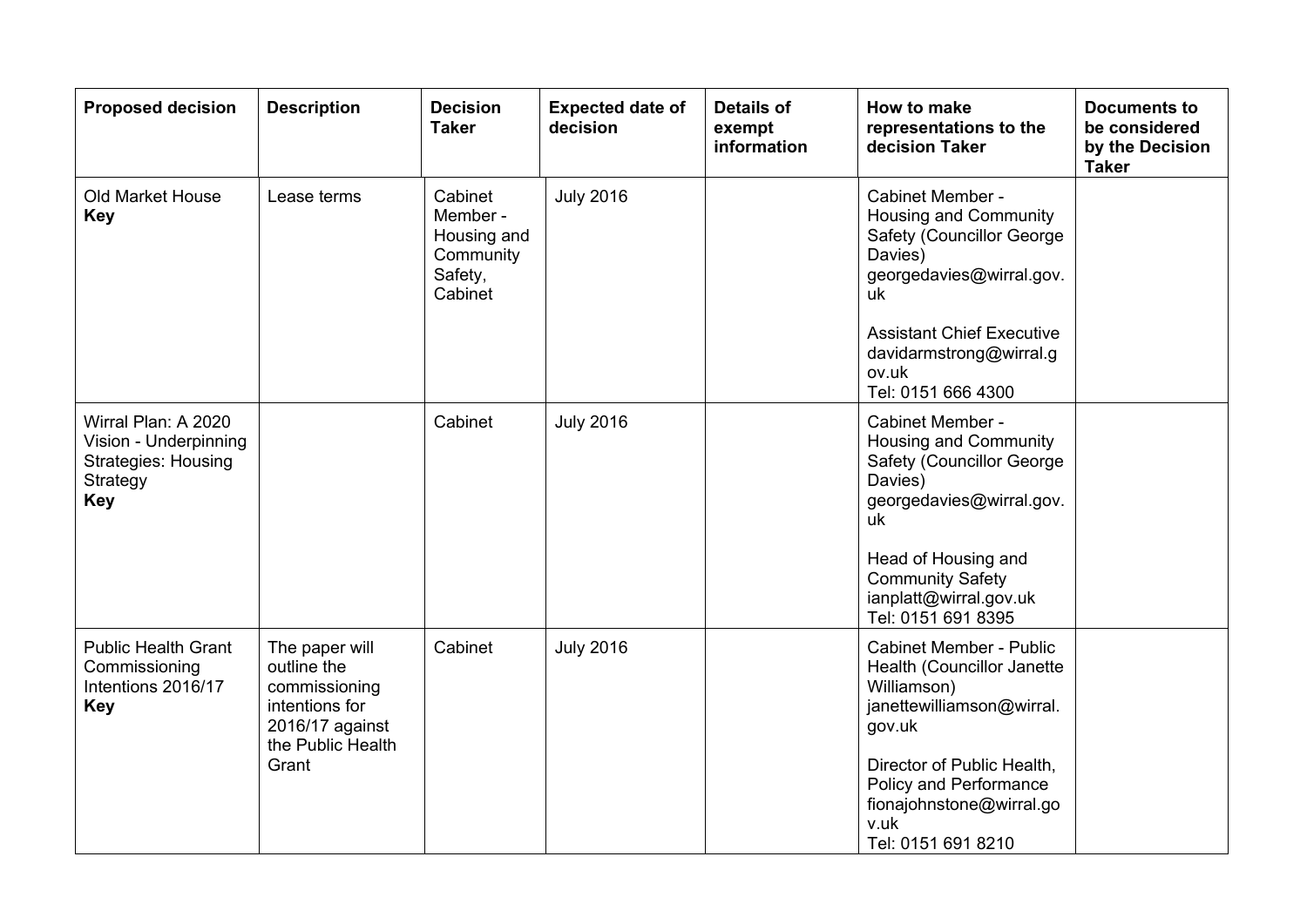| <b>Proposed decision</b>                                                                               | <b>Description</b>                                                                                                                                                                 | <b>Decision</b><br><b>Taker</b> | <b>Expected date of</b><br>decision | <b>Details of</b><br>exempt<br>information | How to make<br>representations to the<br>decision Taker                                                                                                                                                                  | <b>Documents to</b><br>be considered<br>by the Decision<br><b>Taker</b> |
|--------------------------------------------------------------------------------------------------------|------------------------------------------------------------------------------------------------------------------------------------------------------------------------------------|---------------------------------|-------------------------------------|--------------------------------------------|--------------------------------------------------------------------------------------------------------------------------------------------------------------------------------------------------------------------------|-------------------------------------------------------------------------|
| Transport Plan for<br><b>Growth Programme</b><br>2016/17<br><b>Key</b>                                 | To approve a<br>programme of<br>Transport Plan for<br>Growth schemes.                                                                                                              | Cabinet                         | <b>July 2016</b>                    | Open                                       | Cabinet Member -<br>Highways and<br>Infrastructure (Councillor<br>Stuart Whittingham)<br>stuartwhittingham@wirral.<br>gov.uk<br>Head of Environment and<br>Regulation,<br>marksmith@wirral.gov.uk,<br>Tel: 0151 606 2103 | <b>Transport Plan</b><br>for Growth<br>Programme<br>2016/17             |
| <b>Wirral Local Flood</b><br><b>Risk Management</b><br>Strategy<br><b>Key</b>                          | To approve the<br>strategy                                                                                                                                                         | Cabinet                         | <b>July 2016</b>                    |                                            | Cabinet Member -<br>Environment. (Councillor<br>Bernie Mooney)<br>berniemooney@wirral.gov<br>.uk<br>Head of Environment and<br>Regulation<br>marksmith@wirral.gov.uk<br>Tel: 0151 606 2103                               |                                                                         |
| <b>Domestic Refuse</b><br><b>Collection Service -</b><br><b>Outline Business</b><br>Case<br><b>Key</b> | To approve the<br><b>Outline Business</b><br>Case to carry out<br>further work and<br>consultations on<br>potential changes<br>to domestic waste<br>collections from<br>April 2017 | Cabinet                         | <b>July 2016</b>                    | Open                                       | Cabinet Member -<br>Environment. (Councillor<br>Bernie Mooney)<br>berniemooney@wirral.gov<br>.uk<br>Head of Environment and<br>Regulation,<br>marksmith@wirral.gov.uk,<br>Tel: 0151 606 2103                             | <b>Future Waste</b><br>Management<br><b>Outline Business</b><br>Case    |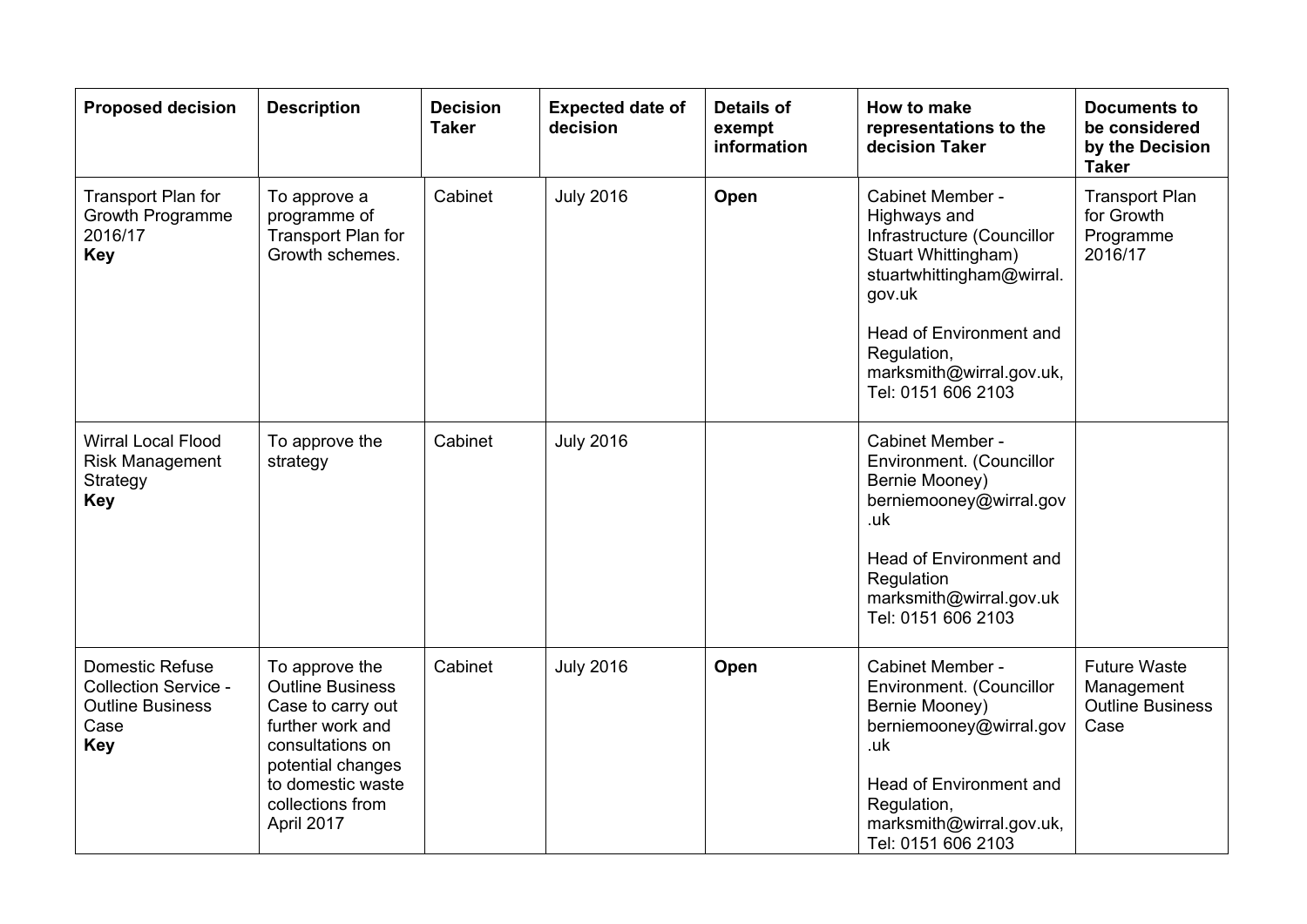| <b>Proposed decision</b>                                                        | <b>Description</b>                                                                                                                                | <b>Decision</b><br><b>Taker</b> | <b>Expected date of</b><br>decision        | <b>Details of</b><br>exempt<br>information | How to make<br>representations to the<br>decision Taker                                                                                                                                                                                                                  | <b>Documents to</b><br>be considered<br>by the Decision<br><b>Taker</b> |
|---------------------------------------------------------------------------------|---------------------------------------------------------------------------------------------------------------------------------------------------|---------------------------------|--------------------------------------------|--------------------------------------------|--------------------------------------------------------------------------------------------------------------------------------------------------------------------------------------------------------------------------------------------------------------------------|-------------------------------------------------------------------------|
| <b>Corporate Risk</b><br><b>Management Policy</b><br>Key                        | Annual review and<br>updating of the<br>policy                                                                                                    | Cabinet                         | Between July<br>2016 and<br>September 2016 |                                            | Cabinet Member -<br>Transformation, Leisure<br>and Culture (and Joint<br>Deputy Leader of the<br>Council) (Councillor Ann<br>McLachlan)<br>annmclachlan@wirral.gov<br>.uk<br><b>Head of Financial</b><br><b>Services</b><br>tomsault@wirral.gov.uk<br>Tel: 0151 666 3407 |                                                                         |
| <b>Financial Monitoring</b><br>Out-Turn Reports for<br>2015/16<br><b>Key</b>    | Year-end reports<br>on the revenue and<br>capital spending<br>against the Budget<br>and a report on<br>income collection<br>(includes write-offs) | Cabinet                         | <b>July 2016</b>                           |                                            | Leader of the Council -<br><b>Strategic Economic</b><br>Development, Finance<br>and Devolution<br>(Councillor Phil Davies)<br>phildavies@wirral.gov.uk<br><b>Head of Financial</b><br><b>Services</b><br>tomsault@wirral.gov.uk<br>Tel: 0151 666 3407                    |                                                                         |
| Treasury<br>Management<br>Monitoring 2015/16<br>(Year-end report)<br><b>Key</b> | Year-end report on<br>treasury and cash<br>management<br>activities and the<br>Prudential<br><b>Indicators</b>                                    | Cabinet                         | <b>July 2016</b>                           |                                            | Leader of the Council -<br><b>Strategic Economic</b><br>Development, Finance<br>and Devolution<br>(Councillor Phil Davies)<br>phildavies@wirral.gov.uk<br><b>Head of Financial</b><br><b>Services</b>                                                                    |                                                                         |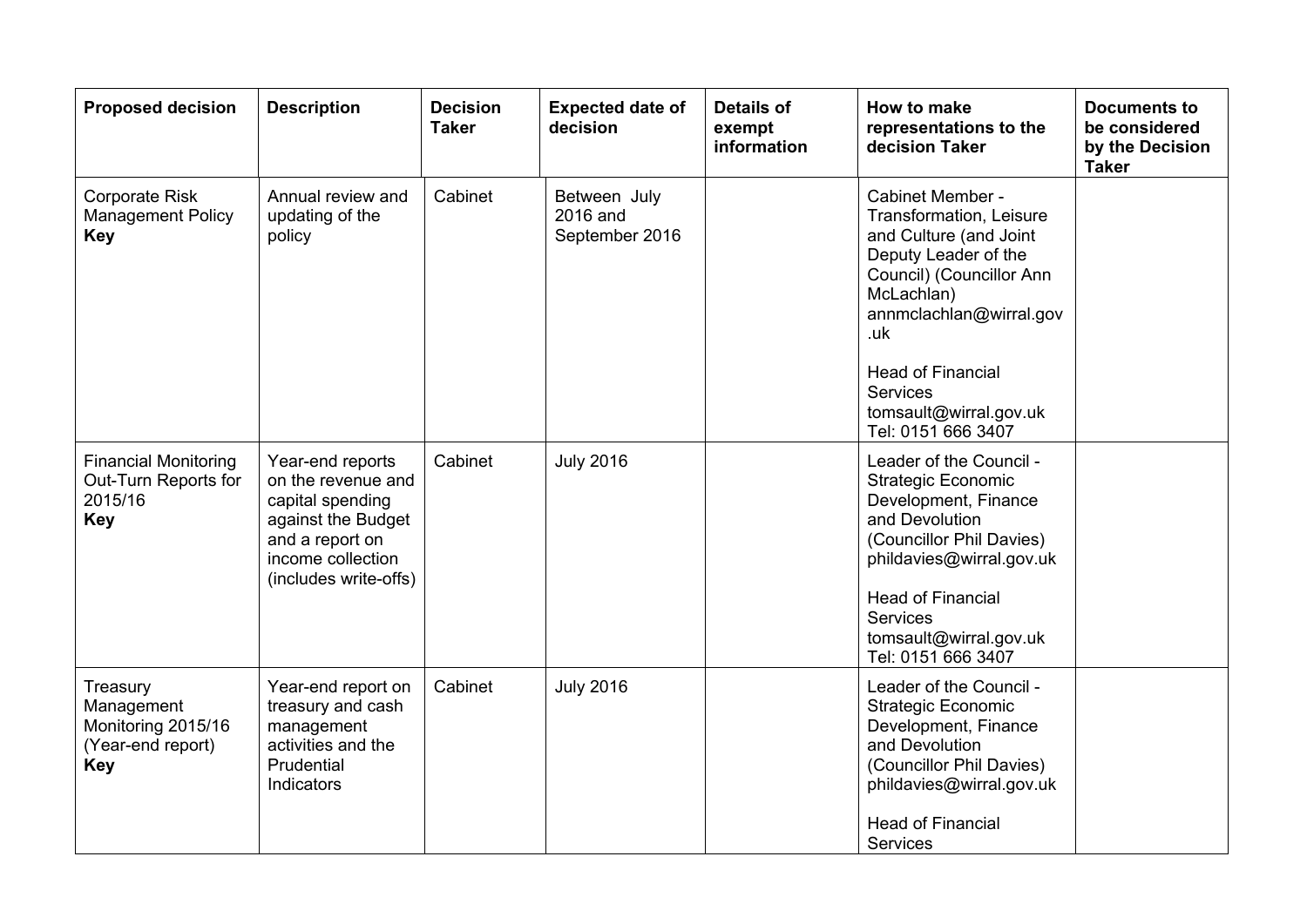| <b>Proposed decision</b>                                                                  | <b>Description</b>                                                                                                                                               | <b>Decision</b><br><b>Taker</b> | <b>Expected date of</b><br>decision        | <b>Details of</b><br>exempt<br>information | How to make<br>representations to the<br>decision Taker                                                                                                                                                                                               | <b>Documents to</b><br>be considered<br>by the Decision<br><b>Taker</b>   |
|-------------------------------------------------------------------------------------------|------------------------------------------------------------------------------------------------------------------------------------------------------------------|---------------------------------|--------------------------------------------|--------------------------------------------|-------------------------------------------------------------------------------------------------------------------------------------------------------------------------------------------------------------------------------------------------------|---------------------------------------------------------------------------|
|                                                                                           |                                                                                                                                                                  |                                 |                                            |                                            | tomsault@wirral.gov.uk<br>Tel: 0151 666 3407                                                                                                                                                                                                          |                                                                           |
| Medium Term<br><b>Financial Strategy</b><br>and Budget<br>Framework 2016/21<br><b>Key</b> | <b>Review the Wirral</b><br>Plan / MTFS and<br>agree the approach<br>for the preparation<br>of future budgets                                                    | Cabinet                         | Between July<br>2016 and<br>September 2016 |                                            | Leader of the Council -<br><b>Strategic Economic</b><br>Development, Finance<br>and Devolution<br>(Councillor Phil Davies)<br>phildavies@wirral.gov.uk<br><b>Head of Financial</b><br><b>Services</b><br>tomsault@wirral.gov.uk<br>Tel: 0151 666 3407 |                                                                           |
| <b>Financial Monitoring</b><br>2016/17 (Quarter 1)<br><b>Key</b>                          | Update on the<br>revenue and<br>capital spending<br>against the agreed<br><b>Budget</b>                                                                          | Cabinet                         | Between July<br>2016 and<br>September 2016 |                                            | Leader of the Council -<br><b>Strategic Economic</b><br>Development, Finance<br>and Devolution<br>(Councillor Phil Davies)<br>phildavies@wirral.gov.uk<br><b>Head of Financial</b><br><b>Services</b><br>tomsault@wirral.gov.uk<br>Tel: 0151 666 3407 |                                                                           |
| Provision of Children<br>and Adult Transport<br>Services<br><b>Key</b>                    | <b>Wirral Council</b><br>transports children<br>from home to<br>school and<br>vulnerable adults<br>from home to day<br>centres.<br>placements and<br>educational | Cabinet                         | <b>July 2016</b>                           | Open                                       | Cabinet Member -<br><b>Children and Familiy</b><br><b>Services (Councillor Tony</b><br>Smith)<br>tonysmith@wirral.gov.uk<br>Director of Children's<br>Services,<br>juliahassall@wirral.gov.uk                                                         | Provision Of<br><b>Children And</b><br><b>Adult Transport</b><br>Services |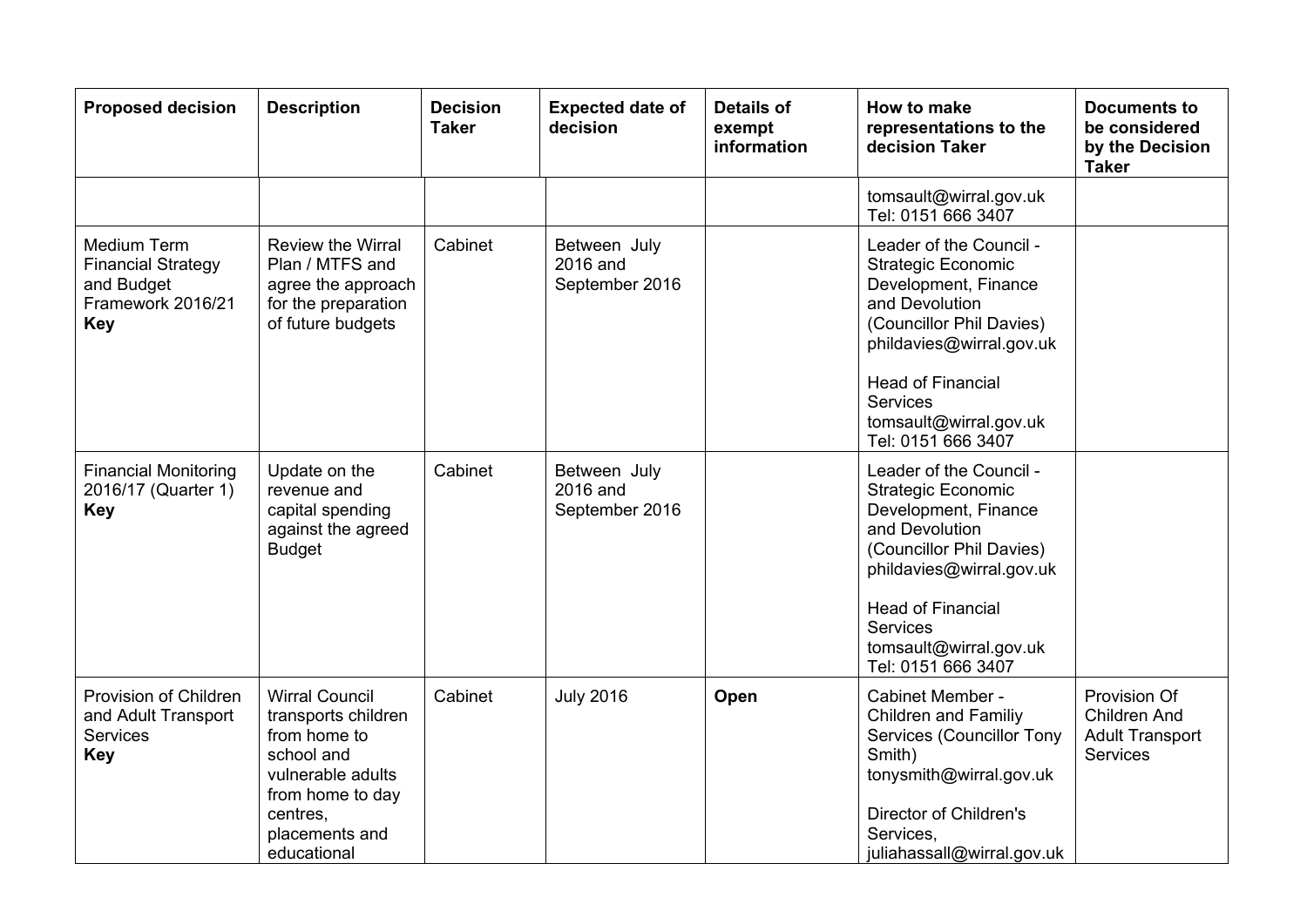| <b>Proposed decision</b>                                   | <b>Description</b>                                                                                                                                                                                                                                                                                                                                                                                                                                                                                                                              | <b>Decision</b><br><b>Taker</b>                           | <b>Expected date of</b><br>decision | <b>Details of</b><br>exempt<br>information                                                     | How to make<br>representations to the<br>decision Taker                                                             | <b>Documents to</b><br>be considered<br>by the Decision<br><b>Taker</b> |
|------------------------------------------------------------|-------------------------------------------------------------------------------------------------------------------------------------------------------------------------------------------------------------------------------------------------------------------------------------------------------------------------------------------------------------------------------------------------------------------------------------------------------------------------------------------------------------------------------------------------|-----------------------------------------------------------|-------------------------------------|------------------------------------------------------------------------------------------------|---------------------------------------------------------------------------------------------------------------------|-------------------------------------------------------------------------|
|                                                            | provision. The<br>transportation is<br>provided through<br>contracted services<br>from external<br>transport providers,<br>an in-house fleet<br>and additional<br>commissioned<br>transport as<br>required. Current<br>external contracts<br>are due to expire in<br>summer 2016 and<br>new contracts are<br>required in order to<br>fulfil the transport<br>requirements for<br>eligible students<br>and adults based<br>on Wirral Council<br>transport policies.<br>This report will<br>seek approval to<br>award new<br>transport contracts. |                                                           |                                     |                                                                                                | Tel: 0151 666 4288                                                                                                  |                                                                         |
| Redevelopment of<br>North Birkenhead<br>Area<br><b>Key</b> | Financial update<br>report on the North<br><b>Birkenhead</b><br>Housing<br>Development<br>programme                                                                                                                                                                                                                                                                                                                                                                                                                                             | Cabinet<br>Member -<br>Housing and<br>Community<br>Safety | August 2016                         | <b>Exempt</b><br>Due to<br>commercially<br>sensitive<br>information<br>3<br><b>Information</b> | Cabinet Member -<br>Housing and Community<br>Safety (Councillor George<br>Davies)<br>georgedavies@wirral.gov.<br>uk |                                                                         |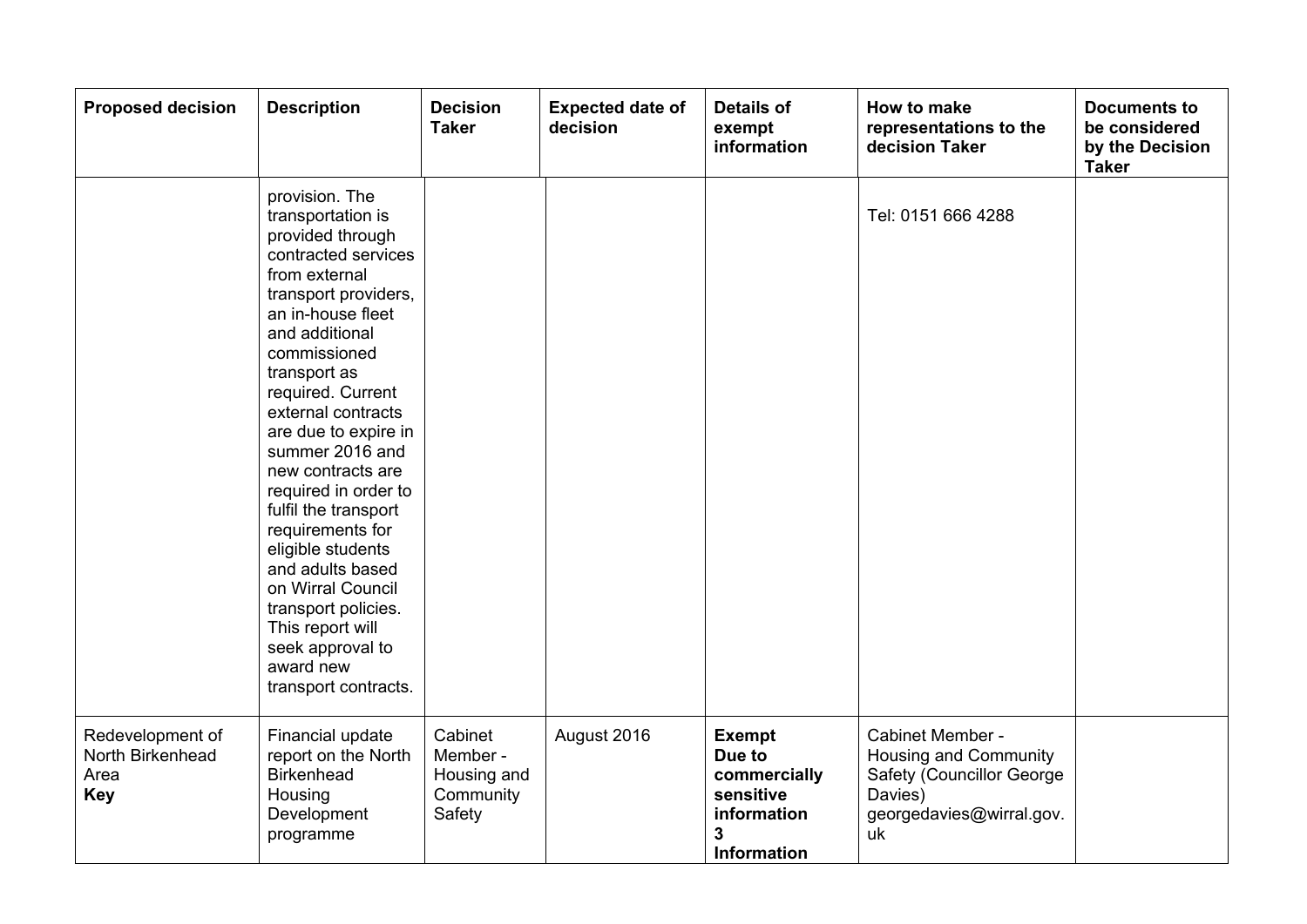| <b>Proposed decision</b>                               | <b>Description</b>         | <b>Decision</b><br><b>Taker</b>                                       | <b>Expected date of</b><br>decision | <b>Details of</b><br>exempt<br>information                                                                                                        | How to make<br>representations to the<br>decision Taker                                                                                                                                                                   | <b>Documents to</b><br>be considered<br>by the Decision<br><b>Taker</b> |
|--------------------------------------------------------|----------------------------|-----------------------------------------------------------------------|-------------------------------------|---------------------------------------------------------------------------------------------------------------------------------------------------|---------------------------------------------------------------------------------------------------------------------------------------------------------------------------------------------------------------------------|-------------------------------------------------------------------------|
|                                                        |                            |                                                                       |                                     | relating to the<br>financial or<br>business affairs<br>of any particular<br>person<br>(including the<br>authority<br>holding that<br>information) | Head of Housing and<br><b>Community Safety</b><br>ianplatt@wirral.gov.uk<br>Tel: 0151 691 8395                                                                                                                            |                                                                         |
| Land at Mollington<br>Street, Birkenhead<br><b>Key</b> | <b>Transfer to Council</b> | Cabinet,<br>Cabinet<br>Member -<br>Housing and<br>Community<br>Safety | September 2016                      |                                                                                                                                                   | Cabinet Member -<br>Housing and Community<br>Safety (Councillor George<br>Davies)<br>georgedavies@wirral.gov.<br>uk<br><b>Assistant Chief Executive</b><br>davidarmstrong@wirral.g<br>ov.uk<br>Tel: 0151 666 4300         |                                                                         |
| <b>Birkenhead Market -</b><br>Lease<br><b>Key</b>      | Lease Terms                | Cabinet                                                               | September 2016                      |                                                                                                                                                   | Cabinet Member -<br>Housing and Community<br><b>Safety (Councillor George)</b><br>Davies)<br>georgedavies@wirral.gov.<br>uk<br><b>Assistant Chief Executive</b><br>davidarmstrong@wirral.g<br>ov.uk<br>Tel: 0151 666 4300 |                                                                         |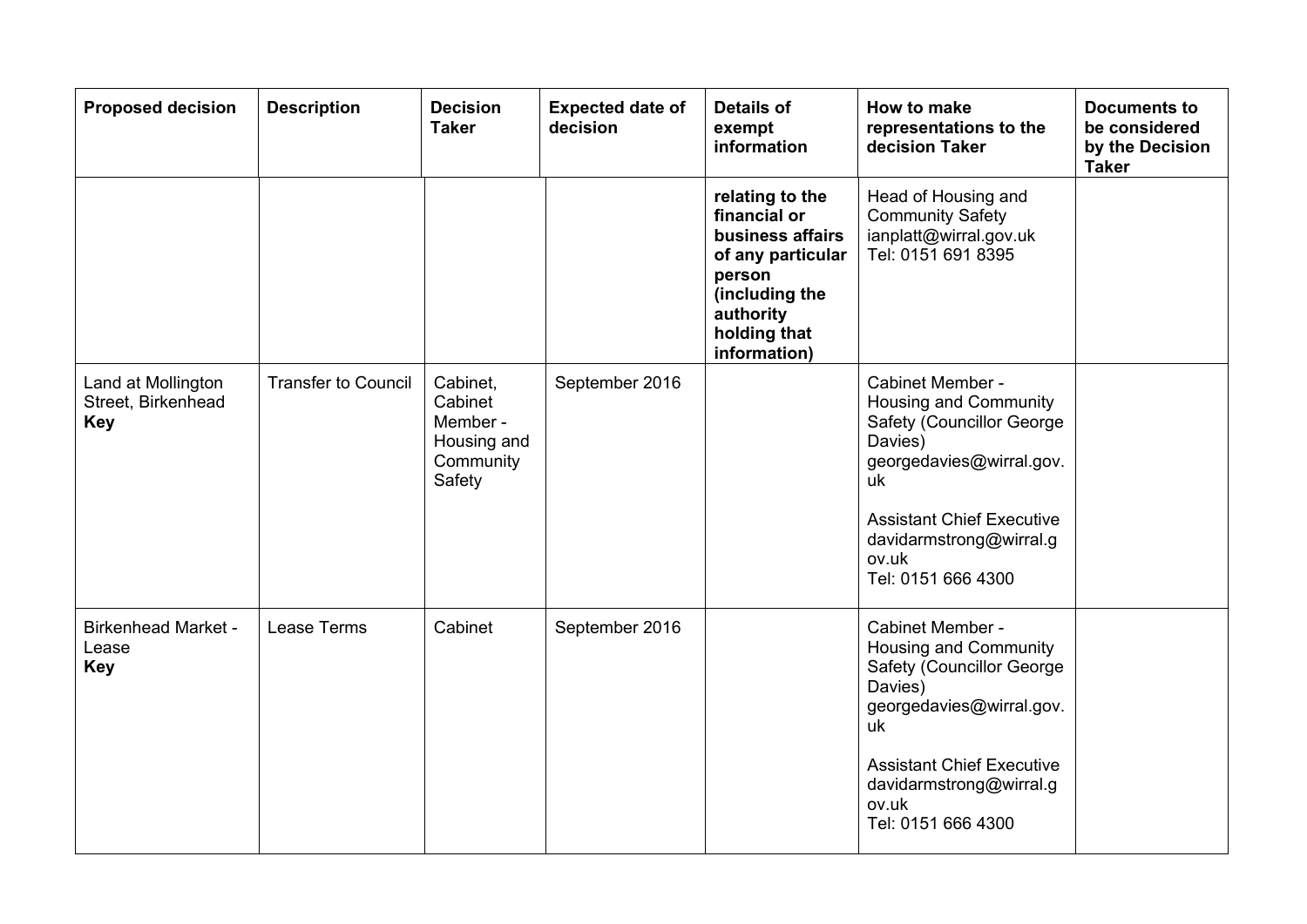| <b>Proposed decision</b>                                                                                                                  | <b>Description</b>                                        | <b>Decision</b><br><b>Taker</b> | <b>Expected date of</b><br>decision | <b>Details of</b><br>exempt<br>information | How to make<br>representations to the<br>decision Taker                                                                                                                                             | <b>Documents to</b><br>be considered<br>by the Decision<br><b>Taker</b> |
|-------------------------------------------------------------------------------------------------------------------------------------------|-----------------------------------------------------------|---------------------------------|-------------------------------------|--------------------------------------------|-----------------------------------------------------------------------------------------------------------------------------------------------------------------------------------------------------|-------------------------------------------------------------------------|
| Disposal of Acre<br>Lane Professional<br>Excellence Centre,<br>Bromborough and<br>Update on other<br><b>Major Disposals</b><br><b>Key</b> | Seeking approval<br>to terms of disposal<br>of asset      | Cabinet                         | September 2016                      |                                            | Cabinet Member -<br>Housing and Community<br><b>Safety (Councillor George)</b><br>Davies)<br>georgedavies@wirral.gov.<br>uk                                                                         |                                                                         |
|                                                                                                                                           |                                                           |                                 |                                     |                                            | <b>Assistant Chief Executive</b><br>davidarmstrong@wirral.g<br>ov.uk<br>Tel: 0151 666 4300                                                                                                          |                                                                         |
| Sale of Land at Pye<br>Road, Heswall<br><b>Key</b>                                                                                        | Seeking approval<br>to terms of disposal<br>of asset      | Cabinet                         | September 2016                      |                                            | Cabinet Member -<br>Housing and Community<br><b>Safety (Councillor George)</b><br>Davies)<br>georgedavies@wirral.gov.<br>uk<br><b>Assistant Chief Executive</b><br>davidarmstrong@wirral.g<br>ov.uk |                                                                         |
|                                                                                                                                           |                                                           |                                 |                                     |                                            | Tel: 0151 666 4300                                                                                                                                                                                  |                                                                         |
| Land at Saughall<br>Massie - Report<br>dependent upon<br>outcome of Fire<br>Authority<br>Consultation<br><b>Key</b>                       | Possible request<br>for Fire Authority to<br>acquire land | Cabinet                         | September 2016                      |                                            | Cabinet Member -<br>Housing and Community<br><b>Safety (Councillor George)</b><br>Davies)<br>gerogedavies@wirral.gov.<br>uk                                                                         |                                                                         |
|                                                                                                                                           |                                                           |                                 |                                     |                                            | <b>Assistant Chief Executive</b><br>davidarmstrong@wirral.g<br>ov.uk<br>Tel: 0151 666 4300                                                                                                          |                                                                         |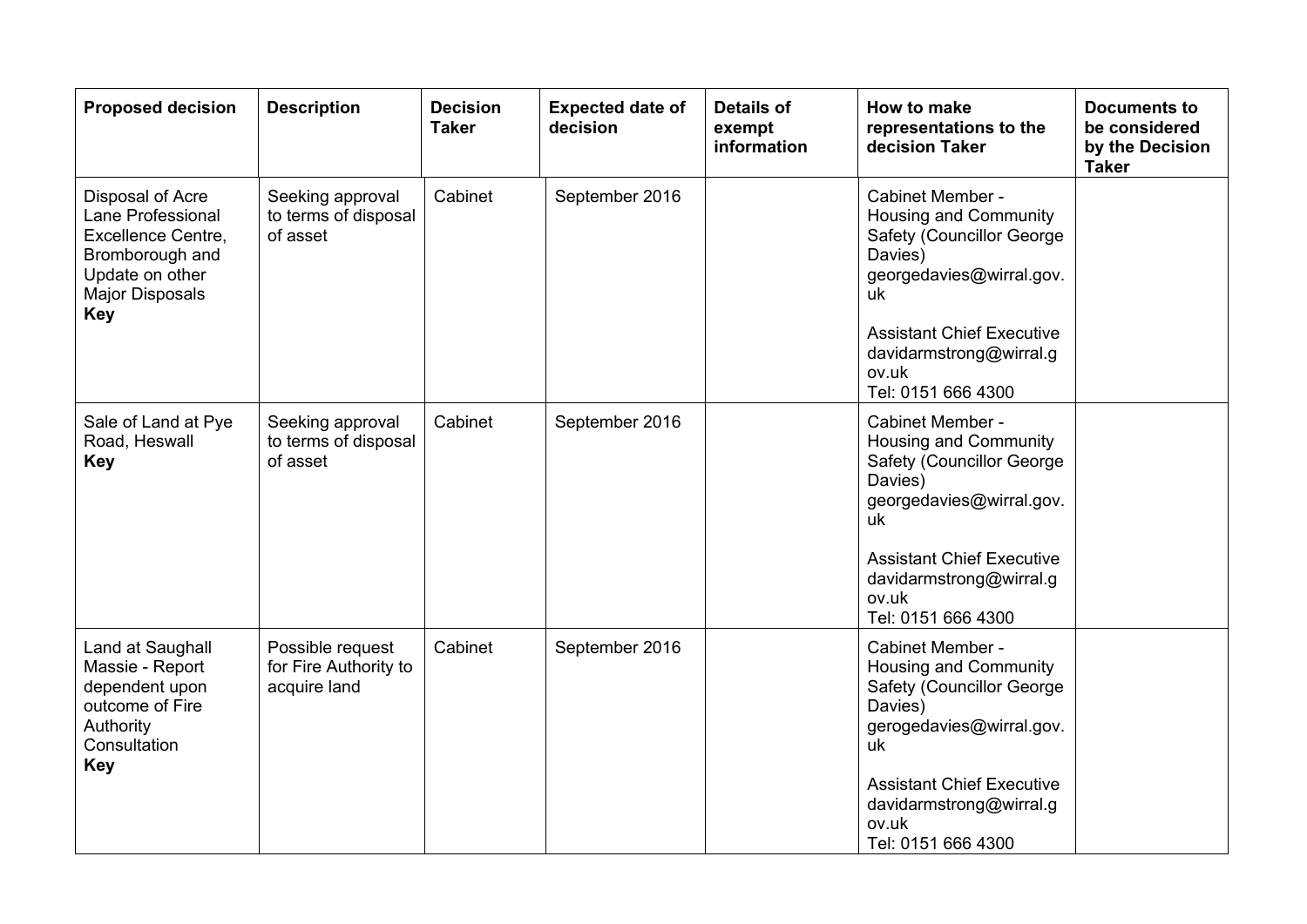| <b>Proposed decision</b>                                                                   | <b>Description</b>                                         | <b>Decision</b><br><b>Taker</b> | <b>Expected date of</b><br>decision | <b>Details of</b><br>exempt<br>information | How to make<br>representations to the<br>decision Taker                                                                                                                                                                   | <b>Documents to</b><br>be considered<br>by the Decision<br><b>Taker</b> |
|--------------------------------------------------------------------------------------------|------------------------------------------------------------|---------------------------------|-------------------------------------|--------------------------------------------|---------------------------------------------------------------------------------------------------------------------------------------------------------------------------------------------------------------------------|-------------------------------------------------------------------------|
| <b>Outcome of Council</b><br>Office<br>Accommodation<br><b>Option Review</b><br><b>Key</b> | Update on options<br>for council office<br>accommodation   | Cabinet                         | September 2016                      |                                            | Cabinet Member -<br>Housing and Community<br><b>Safety (Councillor George)</b><br>Davies)<br>georgedavies@wirral.gov.<br>uk<br><b>Assistant Chief Executive</b>                                                           |                                                                         |
|                                                                                            |                                                            |                                 |                                     |                                            | davidarmstrong@wirral.g<br>ov.uk<br>Tel: 0151 666 4300                                                                                                                                                                    |                                                                         |
| Byrne Avenue Baths,<br><b>Rock Ferry</b><br><b>Key</b>                                     | Seeking approval<br>of future options.                     | Cabinet                         | September 2016                      |                                            | Cabinet Member -<br>Housing and Community<br><b>Safety (Councillor George)</b><br>Davies)<br>georgedavies@wirral.gov.<br>uk<br><b>Assistant Chief Executive</b><br>davidarmstrong@wirral.g<br>ov.uk<br>Tel: 0151 666 4300 |                                                                         |
| <b>Extension to West</b><br><b>Kirby Sailing School</b><br><b>Key</b>                      | Seeking approval<br>to accept tenders<br>for building work | Cabinet                         | September 2016                      |                                            | Cabinet Member -<br>Housing and Community<br>Safety (Councillor George<br>Davies)<br>georgedavies@wirral.gov.<br>uk<br><b>Assistant Chief Executive</b><br>davidarmstrong@wirral.g<br>ov.uk<br>Tel: 0151 666 4300         |                                                                         |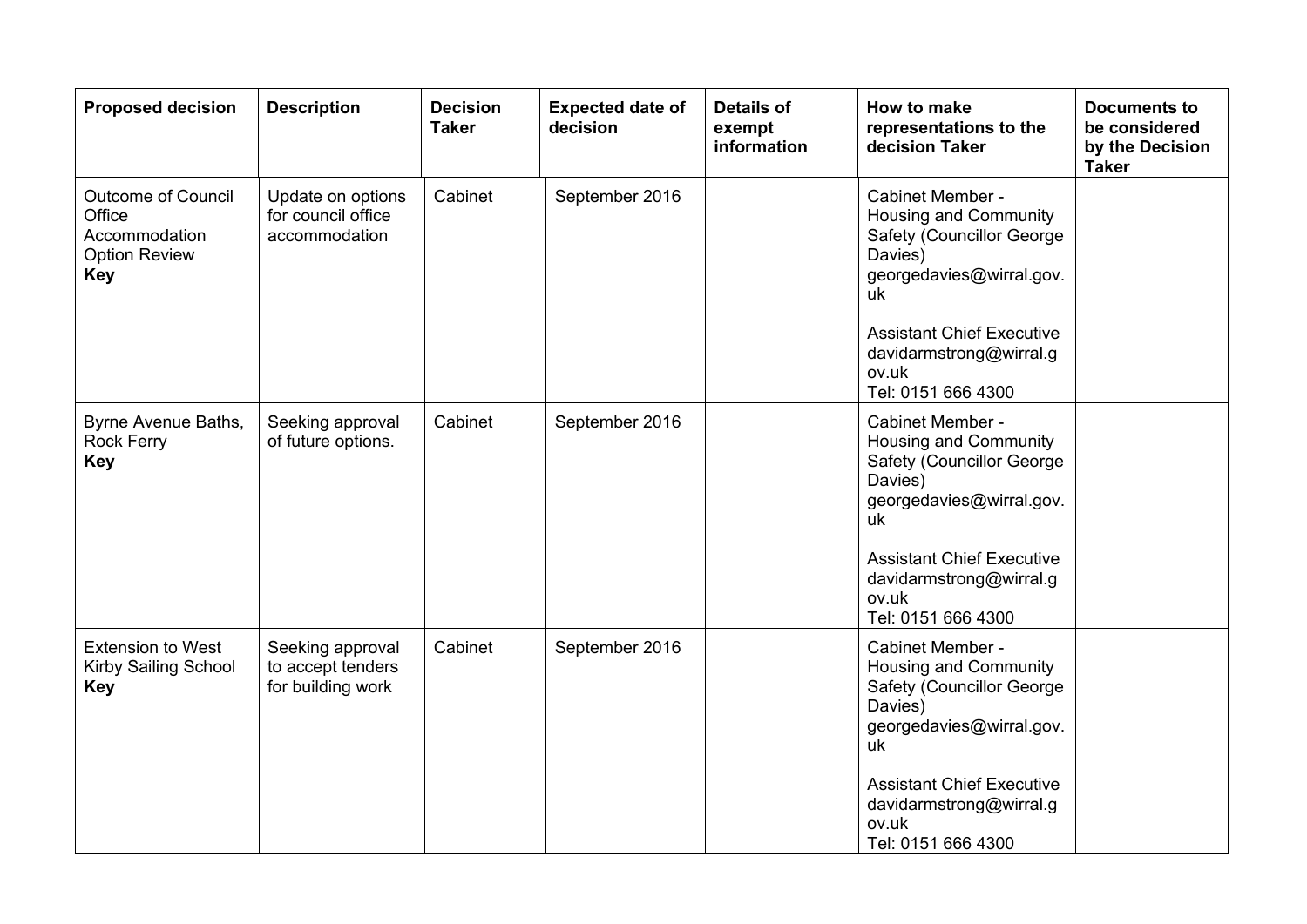| <b>Proposed decision</b>                                                                                                                                                                                                                             | <b>Description</b>                                                                                                                                                                                                                                                                                                                                                                    | <b>Decision</b><br><b>Taker</b>                                   | <b>Expected date of</b><br>decision | <b>Details of</b><br>exempt<br>information | How to make<br>representations to the<br>decision Taker                                                                                                                                                                                                | <b>Documents to</b><br>be considered<br>by the Decision<br><b>Taker</b>                                                                                                                                             |
|------------------------------------------------------------------------------------------------------------------------------------------------------------------------------------------------------------------------------------------------------|---------------------------------------------------------------------------------------------------------------------------------------------------------------------------------------------------------------------------------------------------------------------------------------------------------------------------------------------------------------------------------------|-------------------------------------------------------------------|-------------------------------------|--------------------------------------------|--------------------------------------------------------------------------------------------------------------------------------------------------------------------------------------------------------------------------------------------------------|---------------------------------------------------------------------------------------------------------------------------------------------------------------------------------------------------------------------|
| Wirral Plan: A 2020<br>Vision - Underpinning<br>Strategies: Go Local<br>Strategy<br><b>Key</b>                                                                                                                                                       | Greater<br>collaboration<br>among partners,<br>integrating service<br>delivery against<br>outcomes, and<br>empowering local<br>people to shape<br>the future of their<br>own areas are<br>integral to the<br>successful delivery<br>of the Wirral Plan.<br>This report seeks<br>Cabinet approval<br>for the<br>implementation of<br>a new<br>Neighbourhood<br><b>Working Strategy</b> | Cabinet                                                           | September 2016                      | Open                                       | Cabinet Member -<br><b>Community Engagement</b><br>and Communications<br>(Councillor Matthew<br>Patrick)<br>matthewpatrick@wirral.go<br>v.uk<br><b>Director of Adult Social</b><br>Services<br>grahamhodkinson@wirral.<br>gov.uk<br>Tel: 0151 666 3650 | 3 Year<br>Neighbourhood<br>Working<br>Development<br>Plan                                                                                                                                                           |
| Admission<br>Arrangements for<br>Community and<br><b>Voluntary Controlled</b><br>Primary and<br><b>Secondary Schools</b><br>and the Coordinated<br><b>Admission Schemes</b><br>for 2018-2019 and<br><b>Online Admissions</b><br>Update<br><b>Key</b> | The Council as the<br><b>Local Authority</b><br>(LA) is required to<br>determine<br>admission<br>arrangements for<br>community<br>secondary schools<br>and for community<br>and voluntary<br>controlled primary<br>schools. The New<br><b>School Admissions</b>                                                                                                                       | Cabinet<br>Member -<br>Children and<br>Familiy<br><b>Services</b> | September 2016                      | Open                                       | Cabinet Member -<br><b>Children and Familiy</b><br><b>Services (Councillor Tony</b><br>Smith)<br>tonysmith@wirral.gov.uk<br>Director of Children's<br>Services<br>juliahassall@wirral.gov.uk<br>Tel: 0151 666 4288                                     | Admission<br>Arrangements<br>For Community<br><b>And Voluntary</b><br>Controlled<br><b>Primary And</b><br>Secondary<br>Schools And The<br>Coordinated<br>Admission<br><b>Schemes For</b><br>2018-2019 And<br>Online |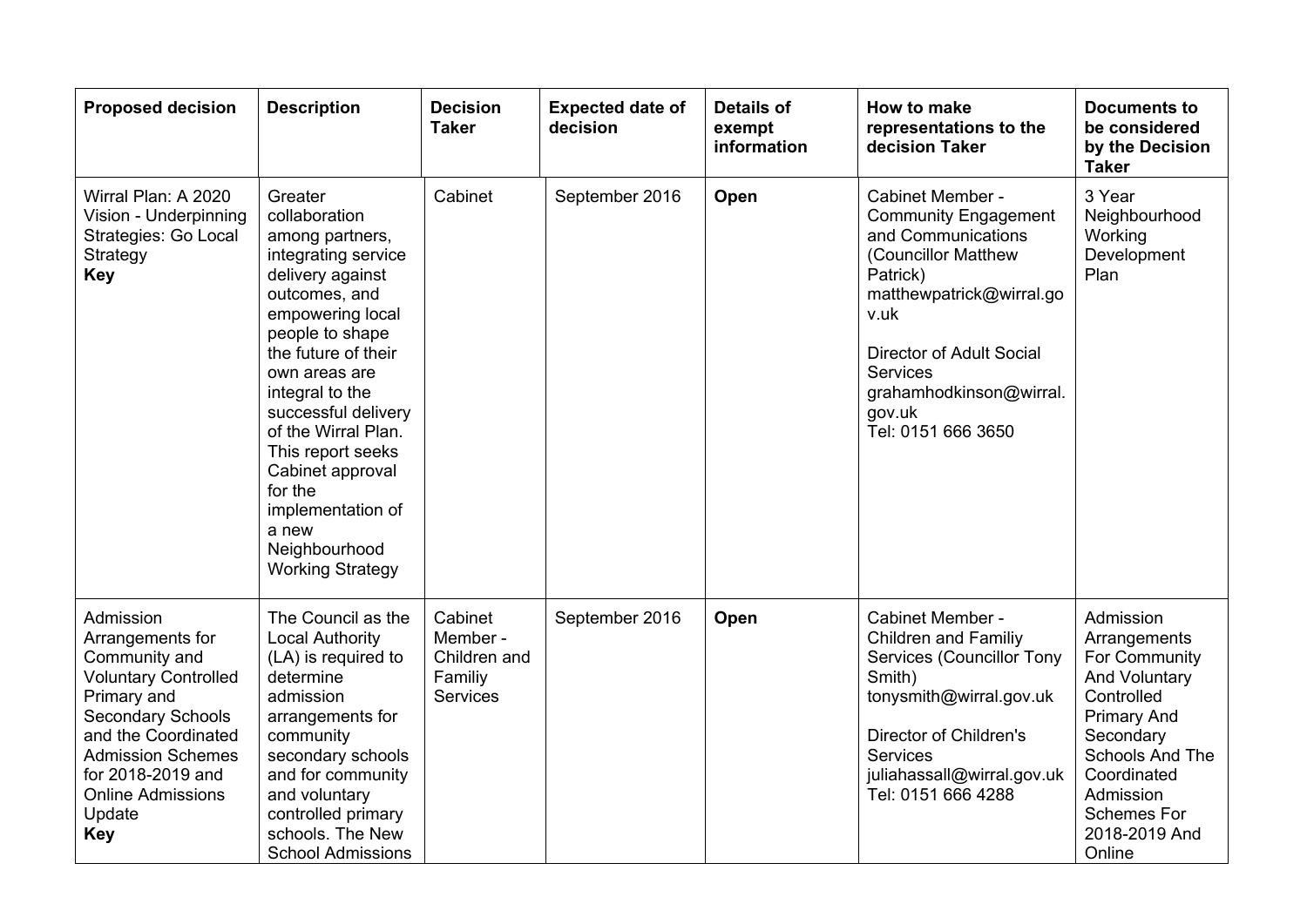| <b>Proposed decision</b> | <b>Description</b>                                                                                                                                                                                                                                                                                                                                                                                                                                                                                                                                                                                                              | <b>Decision</b><br><b>Taker</b> | <b>Expected date of</b><br>decision | <b>Details of</b><br>exempt<br>information | How to make<br>representations to the<br>decision Taker | <b>Documents to</b><br>be considered<br>by the Decision<br><b>Taker</b> |
|--------------------------|---------------------------------------------------------------------------------------------------------------------------------------------------------------------------------------------------------------------------------------------------------------------------------------------------------------------------------------------------------------------------------------------------------------------------------------------------------------------------------------------------------------------------------------------------------------------------------------------------------------------------------|---------------------------------|-------------------------------------|--------------------------------------------|---------------------------------------------------------|-------------------------------------------------------------------------|
|                          | (England)<br>Regulations (2003)<br>also require the<br>Council to have in<br>place a<br>coordinated<br>scheme for<br>admissions to all<br>primary and<br>secondary schools<br>in 2018-19. Both<br>schemes have<br>been updated to<br>reflect national<br>guidance. No major<br>changes are<br>proposed to those<br>arrangements<br>currently in place.<br>The secondary<br>scheme has been<br>updated to reflect<br>the change in<br>status of some<br>schools. The<br>Council is required<br>to consult on its<br>admission<br>arrangements and<br>to determine those<br>arrangements by<br>February of the<br>preceding year. |                                 |                                     |                                            |                                                         | <b>Admissions</b><br>Update                                             |